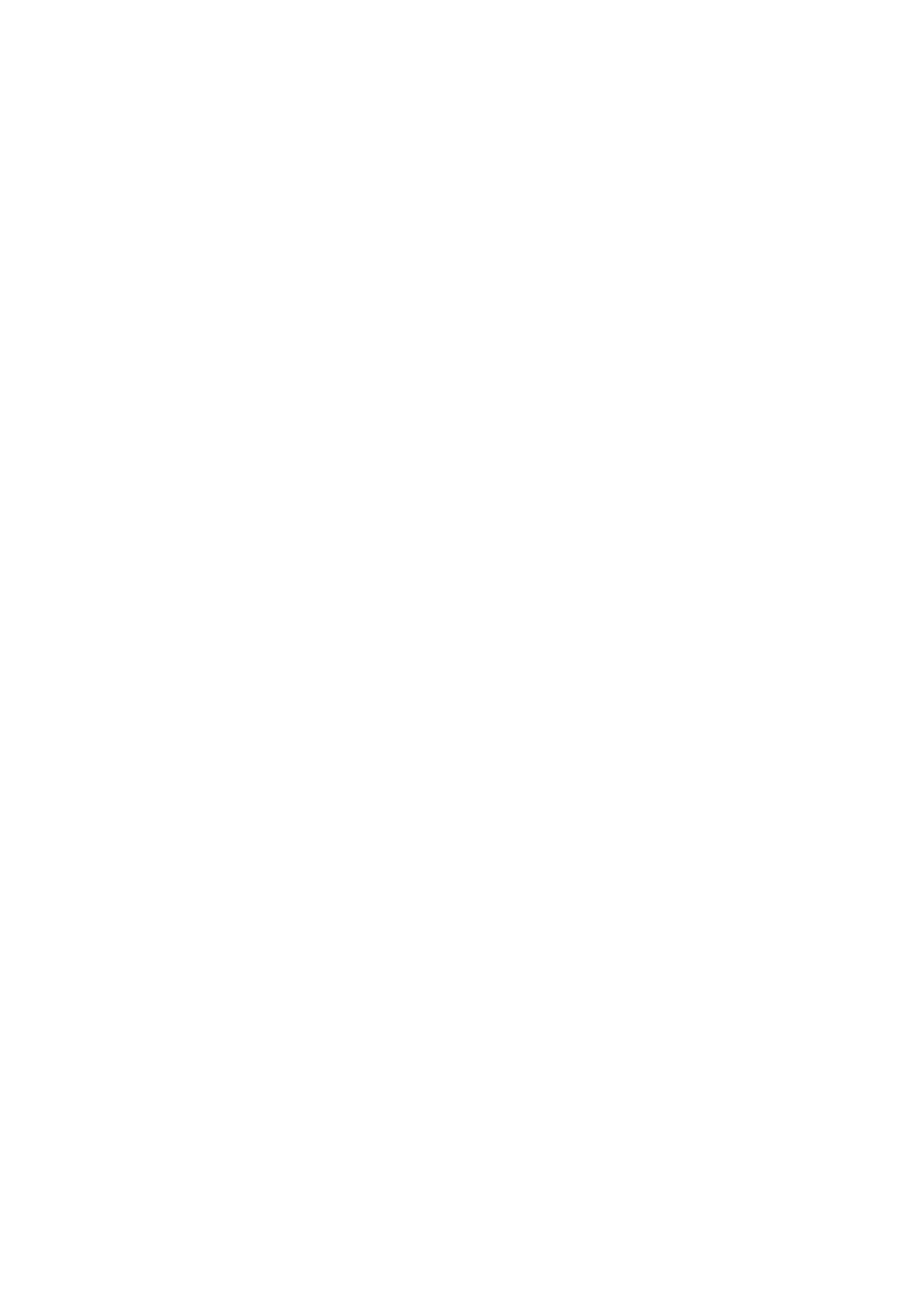# Advances in sampling techniques for surface topography measurement – a review

Jian Wang<sup>1,2</sup>, Richard K Leach<sup>1,3</sup>, Xiangqian Jiang<sup>2</sup> 1 Engineering Measurement Division, NPL <sup>2</sup>EPSRC Centre for Innovative Manufacturing in Advanced Metrology, University of Huddersfield <sup>3</sup>Current address: Department of Mechanical, Materials and Manufacturing Engineering, University of Nottingham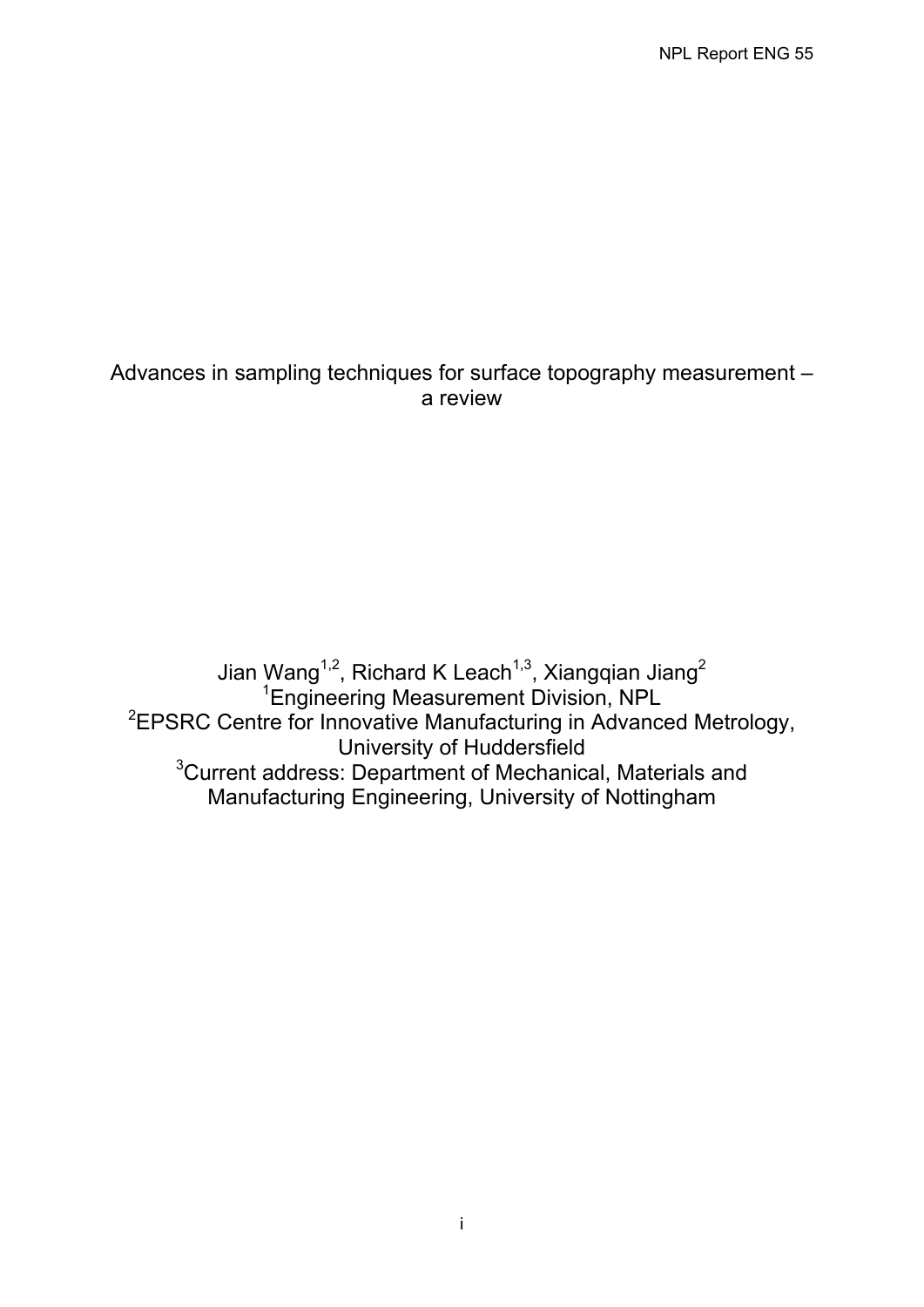Queen's Printer and Controller of HMSO, 2014

ISSN 1754-2987

# National Physical Laboratory Hampton Road, Teddington, Middlesex, TW11 0LW

Extracts from this report may be reproduced provided the source is acknowledged and the extract is not taken out of context.

Approved on behalf of NPLML by Dr Andrew Lewis, Science Area Leader, Dimensional Metrology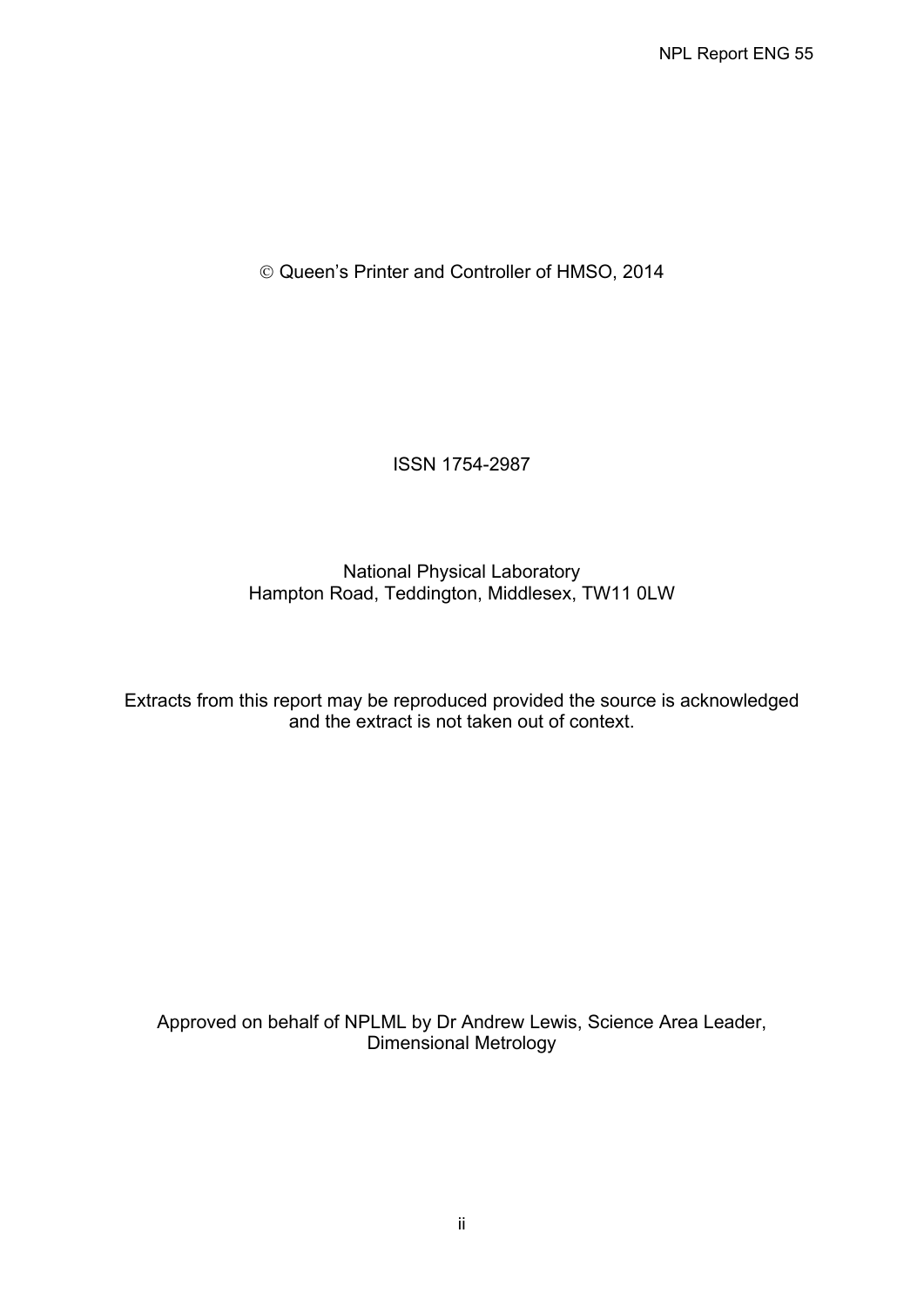# **CONTENTS**

| $\mathbf{1}$                                 |  |
|----------------------------------------------|--|
| 1.1<br>1.2                                   |  |
| $\overline{2}$                               |  |
| 21<br>2.2<br>2.3<br>2.4<br>2.5<br>2.6<br>2.7 |  |
| 3                                            |  |
|                                              |  |
|                                              |  |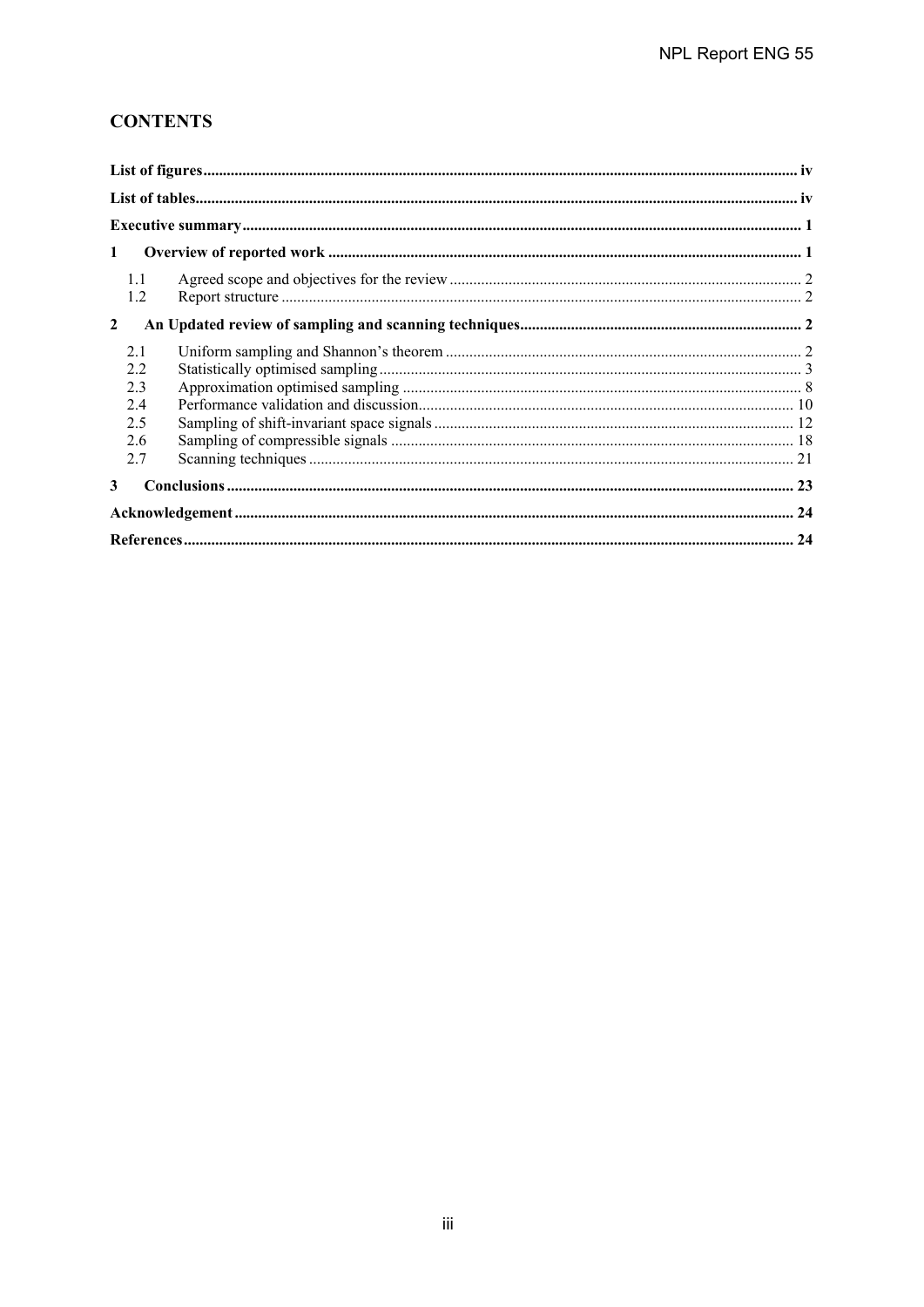# **LIST OF FIGURES**

| Figure 2-1. The spectral aliasing effect in (a) uniform sampling and in (b) jittered uniform sampling [52]. 4 |
|---------------------------------------------------------------------------------------------------------------|
|                                                                                                               |
|                                                                                                               |
| Figure 2-4. Comparison of uniform, Hammersley and Halton sampling for the measurement of a normal             |
| EDM surface, by estimating (a) $Sq$ , (b) $\&$ and (c) root mean square deviation from (d) the original       |
|                                                                                                               |
| Figure 2-5. Comparison of uniform, Hammersley and Halton sampling for the measurement of a micro-             |
| lens array, by estimating (a) $Sq$ , (b) $\&$ and (c) root mean square deviation from (d) the original        |
|                                                                                                               |
| Figure 2-6. A partition of unity with a third degree B-spline basis (knots: 2, 5, 6, 9).  14                  |
|                                                                                                               |
| Figure 2-8. Reconstruction of a shift-invariant signal using fast local algorithms. (a) shows the original    |
| signal which is generated by the third degree B-spline $\beta_1$ (blue curve) and a non-uniform sample set    |
| with density $\gamma = 0.5$ (red dots); (b), (c) and (d) show the reconstructed continuous signal using the   |
| first, third and fifth degree B-spline respectively (the black curve is the reconstructed signal, the blue    |
|                                                                                                               |
| Figure 2-9. Reconstruction of a randomly noised shift-invariant signal. (a) shows the original shift          |
| invariant signal which is generated by the third degree order B-spline $\beta_3$ (blue curve) and a noisy     |
| sample set with density $\gamma = 0.5$ (red dots); (b), (c) and (d) show the reconstructed continuous signal  |
| using the first, third and fifth degree B-spline respectively (black curve is the reconstructed signal,       |
|                                                                                                               |
| Figure 2-10. An exact sparse signal recovery with incomplete measurements. (a) shows the sparse DCT           |
| coefficients for the source signal. (b) presents the source signal (blue) and a set of 40 randomly            |
| selected samples (red). By applying the primal-dual inner point recovery reconstruction algorithm             |
| [11], (c) presents the first iteration result (blue) and the final recovery result (red). (d) shows the       |
|                                                                                                               |

# **LIST OF TABLES**

| Table 2-2. Deviations of the evaluation parameters from the standard result for different specimens. (log- |  |
|------------------------------------------------------------------------------------------------------------|--|
|                                                                                                            |  |
|                                                                                                            |  |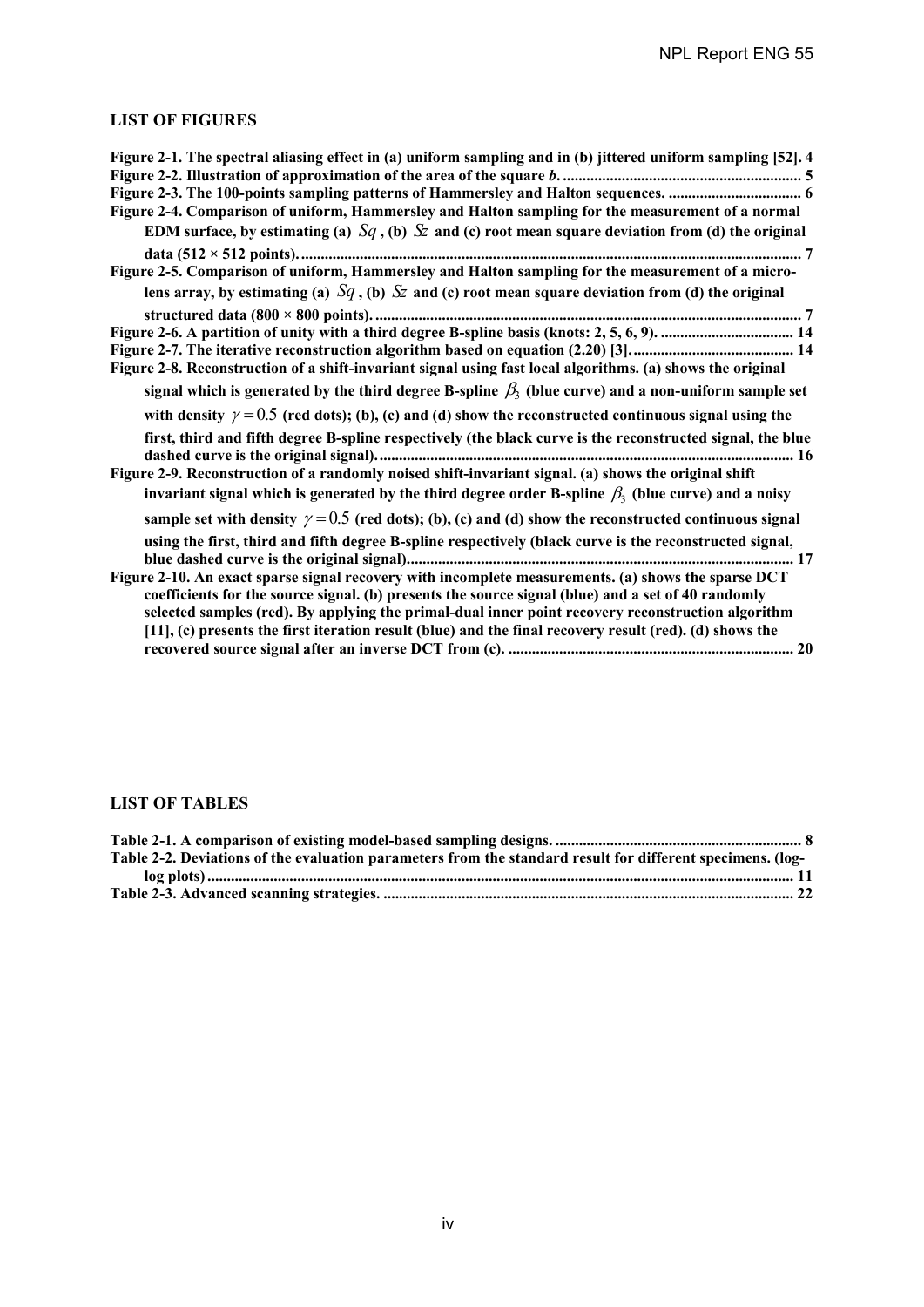# **EXECUTIVE SUMMARY**

This report follows on from the PhD research [64] undertaken by the first author and includes an updated review of sampling techniques in the field of surface topography measurement, in particular advances in compressed sensing and scanning techniques.

The output of this review suggests two research directions. First, advanced scanning techniques can be applied at a video-rate to current commercial stylus instruments or probing microscopes for fast measurement. In this case, the Lissajous scan is a highly recommended method for its single frequency input for *x*- and *y*-motion which reduces potential resonances. A stable and high-accuracy mapping algorithm needs to be investigated to map the uneven samples from irregular scan trajectories to a regular grid or some other "intelligent" pattern.

Second, compressed sensing (CS) is a promising solution proposed recently to resolve underdetermined measurement systems for sparse signals. Surfaces with high dynamic range (HDR) topography normally have relatively large effective areas and small surface features, which require huge numbers of data points (millions or more) for a full characterisation. However, an efficient measurement can be achieved by relying on the mathematical compressibility of these topographies. Two main problems exist in the application of CS techniques. The first is to find an optimal sparsifying space in which general surface source signals can be concisely expressed. The second is to find stable and highly accurate reconstruction algorithms with fast convergence rates. To the authors' knowledge, CS has not been applied for topography measurement.

## **1 OVERVIEW OF REPORTED WORK**

Sampling is an inevitable step in modern signal measurement. As the most widely used method at present, uniform sampling methods have been widely known for a lack of efficiency for the measurement of high dynamic range (HDR) surfaces [43], which require a regularly high-density but usually redundant sample set to recover the original continuous surface. The HDR surface examples include diverse structured surfaces in optics, micro-fluidics and plastic electronics, which have large effective areas and small embedded geometric features.

Advanced sampling theorems and techniques have been developed during the past decades (see [64]), in particular the last twenty years. Four subdivisions of these sampling techniques can normally be classified according to their mathematical fundamentals.

The first division of sampling techniques is based on statistics. Random, quasi-random and diverse low-discrepancy sampling patterns are in this category. The sampling designs optimise the sampling positions by giving better statistical estimations of the population mean or total related parameters, such as the surface mean roughness, *Sa*.

The second division is based on approximation theories which optimise the sample positions based on a given surface geometric model or earlier samples. The approximation-optimised sampling methods design sample positions by aiming to reduce the approximation error of the substitute geometry constructed from the samples to a source model, using different optimisation algorithms, for example a greedy algorithm [65]. Many model-based sampling and adaptive sampling techniques are in this category.

The third division is the non-uniform sampling techniques developed for the measurement of shiftinvariant space signals. The non-uniform sampling techniques claim that an exact recovery of a shiftinvariant space signal can be achieved by applying a non-uniform sample design. However, the maximum neighbouring sample distance in these techniques cannot usually exceed half (or other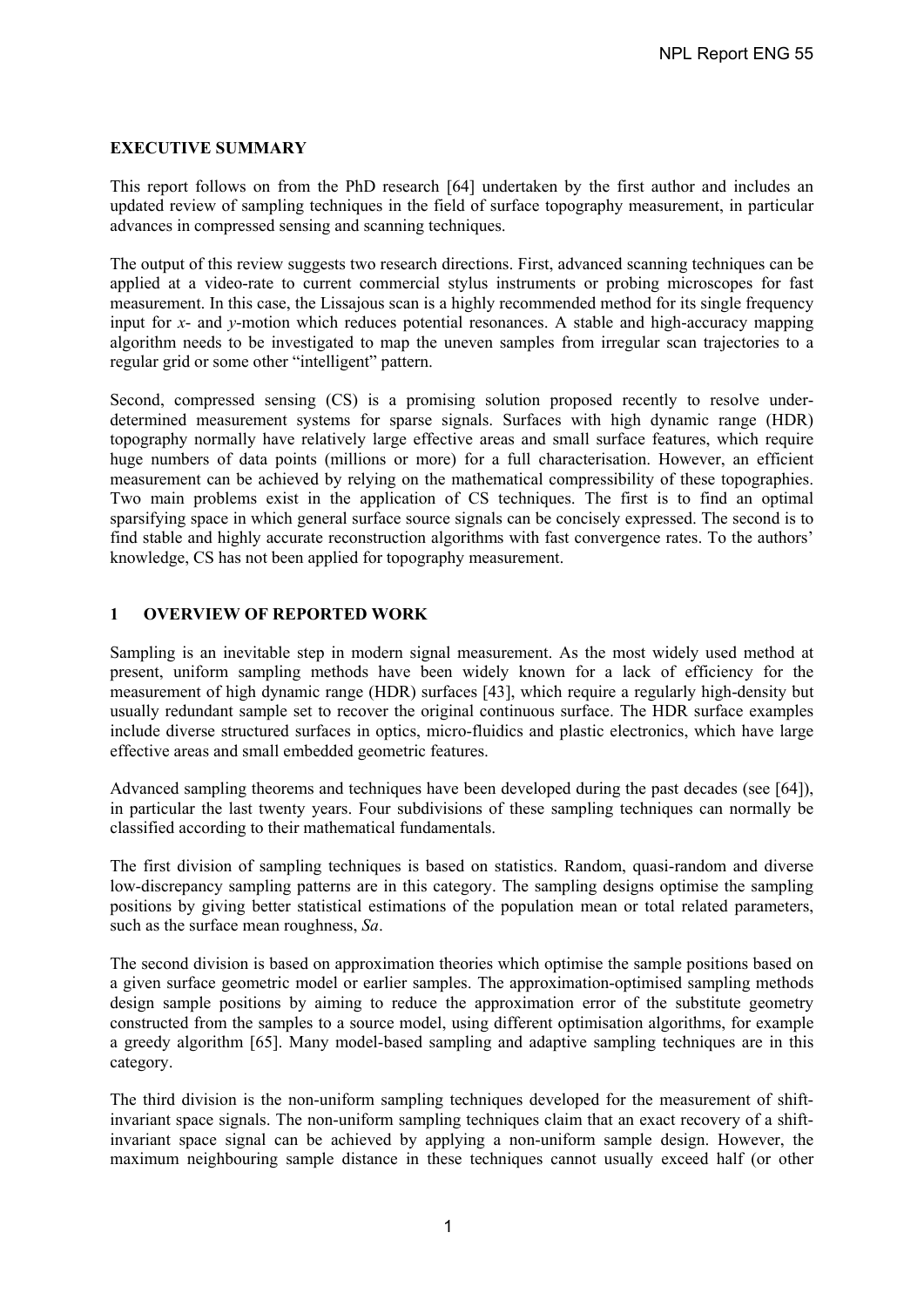constants) of the shifting interval of the source signal [3], which implies the required number of sample points would be still large compared to uniform sampling.

The last division includes the compressed sensing (CS)-based sampling techniques. The recent development of CS theorems claims that an exact recovery of a compressible signal can be achieved via an incomplete (less than the Nyquist rate) sampling with a high probability. A larger number of samples means that a recovery with higher accuracy can be made. The advantage of CS techniques stems from the compressibility of the source signal in a specific domain, for example in the frequency domain, scale-frequency domain, or other inner-product domains.

In addition to the main four divisions of sampling techniques, developments in scanning techniques for scanning probe-based instruments have progressed recently. Typical advanced scanning methods include the Lissajous scan, spiral scan and cycloid scan. These methods apply an extremely narrow frequency-band driving signal to avoid exciting the resonance of the instrument by which a video-rate (over 60 frames per second) measurement can be realised.

The findings of this literature review suggest approximation-optimised sampling methods, compressed sensing and anti-resonance scans as the directions for future development. Approximation-optimised sampling can be applied to reduce the number of sampling points for current stylus and scanningprobe-based instruments. CS in topography measurement is in an initial stage of development at the moment, but has high potential. Anti-resonance scans can immediately be applied to current probing instruments for high-speed measurements.

# 1.1 AGREED SCOPE AND OBJECTIVES FOR THE REVIEW

The scope of the review work is to summarise the advancing trends in the development of sampling techniques which can be applicable to HDR topography measurement. According to the mathematical fundamentals, sampling methods are classified and separately reviewed. Simulations of some mature methods are presented to highlight salient points about the techniques.

#### 1.2 REPORT STRUCTURE

Section 2 constitutes the main review work which includes seven sections. The first three sections sequentially review uniform sampling with Shannon's sampling theorem (in Paley-Wiener space), statistically optimised sampling and approximation-optimised sampling. Next, a section regarding the performance validation for the three previously mentioned methods is given. Section 2.5 reviews advances in the theory of non-uniform sampling of shift-invariant space signals, and in Section 2.6 advances in the theory of sampling of compressible signals are reviewed. Simple numerical cases are given in the latter two sections. The final section gives a review of recently-developed scanning techniques for high-speed measurement. Section 3 presents the conclusions of the review and suggestions for the future research.

# **2 AN UPDATED REVIEW OF SAMPLING AND SCANNING TECHNIQUES**

# 2.1 UNIFORM SAMPLING AND SHANNON'S THEOREM

A generalised Shannon's sampling theorem normally concerns the recovery of signals in a Paley-Wiener space  $P_W$  - a subspace of  $L^2(\mathbb{R}^d)$ , which contains all the band-limited functions in  $B(-W, W)^d$ , *i.e.*  $P_W = L^2(\mathbb{R}^d) \cap B(-W, W)^d$ , in *d* dimensions [63]. The sampling theorem in a Paley-Wiener space was first formulated by Shannon in 1949 [56]. This theorem has different forms,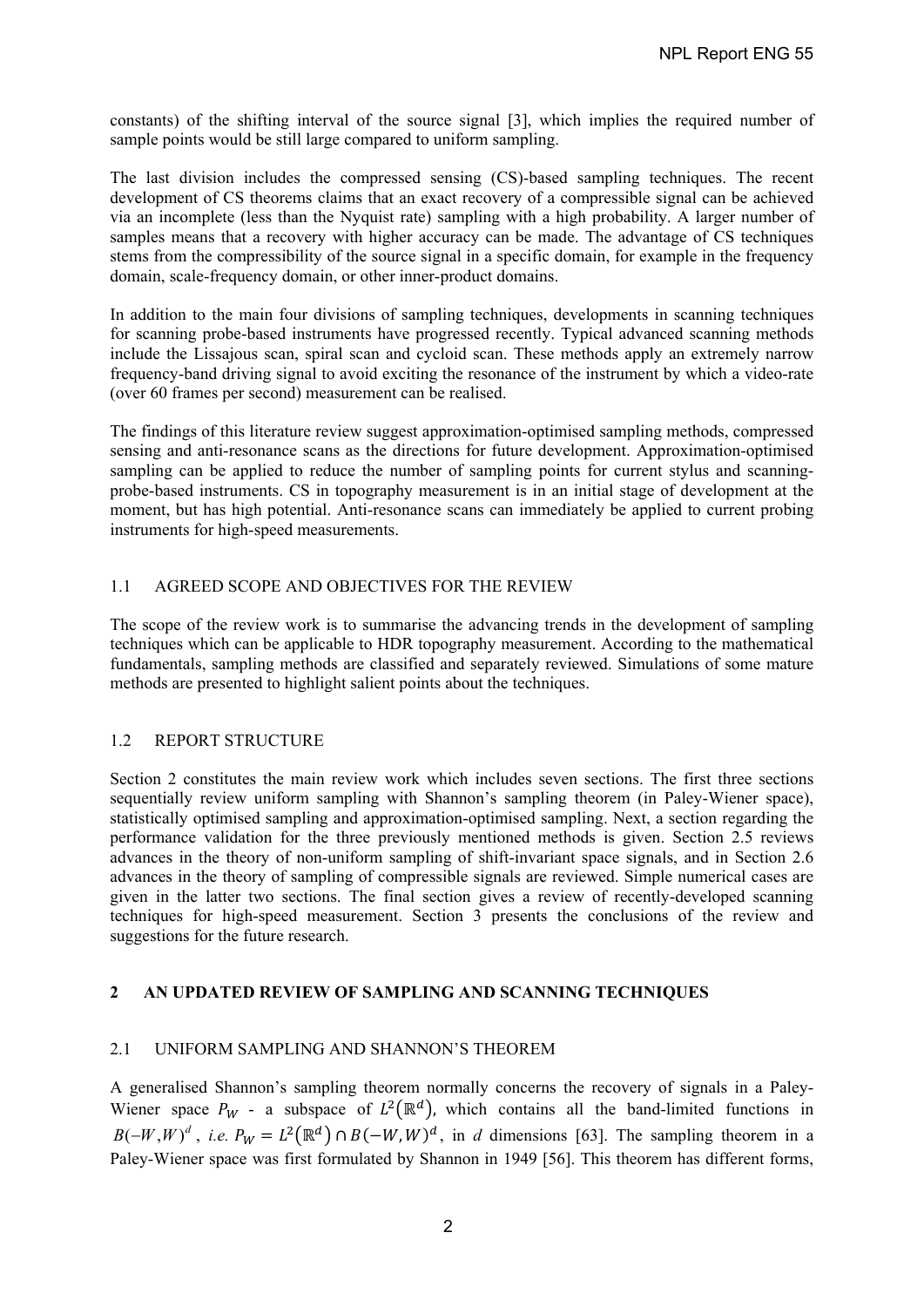for example, the form by Whittaker [67]. Shannon stated that: "If a function  $f(t)$  contains no frequencies higher than *W* cps (cycles per second), it is completely determined by giving its ordinates at a series of points spaced 1/2*W* seconds apart." For convenience, substituting ½ for the bandwidth *W*,

a band-limited function  $f(x)$  is in the space  $P_{1/2} = L^2(\mathbb{R}^d) \cap B\left(-\frac{1}{2}, \frac{1}{2}\right)$  $\left(\frac{1}{2}\right)^d$ . A uniform sampling set

$$
S = \{f(k), k \in \mathbb{Z}\}\tag{2.1}
$$

can ensure an exact reconstruction using the reconstruction equation

$$
f(x) = \sum_{k \in \mathbb{Z}} f(k) \operatorname{sinc}(x - k).
$$
 (2.2)

The function sinc $(· – k)$  has the orthogonal property

$$
\langle \operatorname{sinc}(\cdot - k), \operatorname{sinc}(\cdot - l) \rangle = \int_{\mathbb{R}^d} \operatorname{sinc}(\cdot - k) \overline{\operatorname{sinc}(\cdot - l)} \, dx = \delta(k - l),\tag{2.3}
$$

where  $\delta(k-l) = \begin{cases} 1, & \text{if } l = k \\ 0, & \text{if } l \neq k. \end{cases}$  $\left[0, \text{if } l \neq \emptyset\right]$ and the bar denotes the complex conjugate (here the conjugate is the sinc

function itself).

Shannon's theorem is known to be over-idealised for practical use because:

- 1) practical signals are never band-limited [58];
- 2) practical sampling may not be exactly regular due to missing data, disturbance of sampling positions or non-regular sampling designs [8]; and
- 3) the basis functions sinc $(· k)$  have infinite support which is difficult to treat in numerical computation [50].

The traditional three-step sampling techniques, *i.e.* pre-filtering (low-pass filtering is applied to the original signal to force it to be band-limited), sampling and post-filtering (*i.e.* reconstruction), guarantees the input function  $f(x)$  is band-limited before sampling. Hence, Shannon's theorem can be applied to the three-step sampling techniques. In the measurement of surface topography, the employed mechanical or optical probes produce a pre-filtering of the real surface, which has been demonstrated to be traceable and stable with proper calibration processes [16, 41]. However, the issues regarding the non-regularity of practical sampling patterns and the infinite support of the recovery basis function are still troublesome. For example, if applying a truncation of the reconstruction sinc function, a ringing effect in the frequency domain can be excited [50, 54].

However, uniform sampling is the most popular method in the design of current measuring instruments. The advantages of uniform sampling include the easily understandable and robust theoretical basis in sampling and time series-related computations, for example, the fast Fourier transform (FFT), cross-correlation and convolution. The advantages of uniform sampling methods are usually preferred compared to the three over-idealised issues discussed previously.

#### 2.2 STATISTICALLY OPTIMISED SAMPLING

#### 2.2.1 Jittered uniform sampling

Shannon's theorem indicates that a signal with infinite frequency spectrum cannot be exactly reconstructed by a uniform sampling sequence due to the existence of unavoidable spectral aliasing.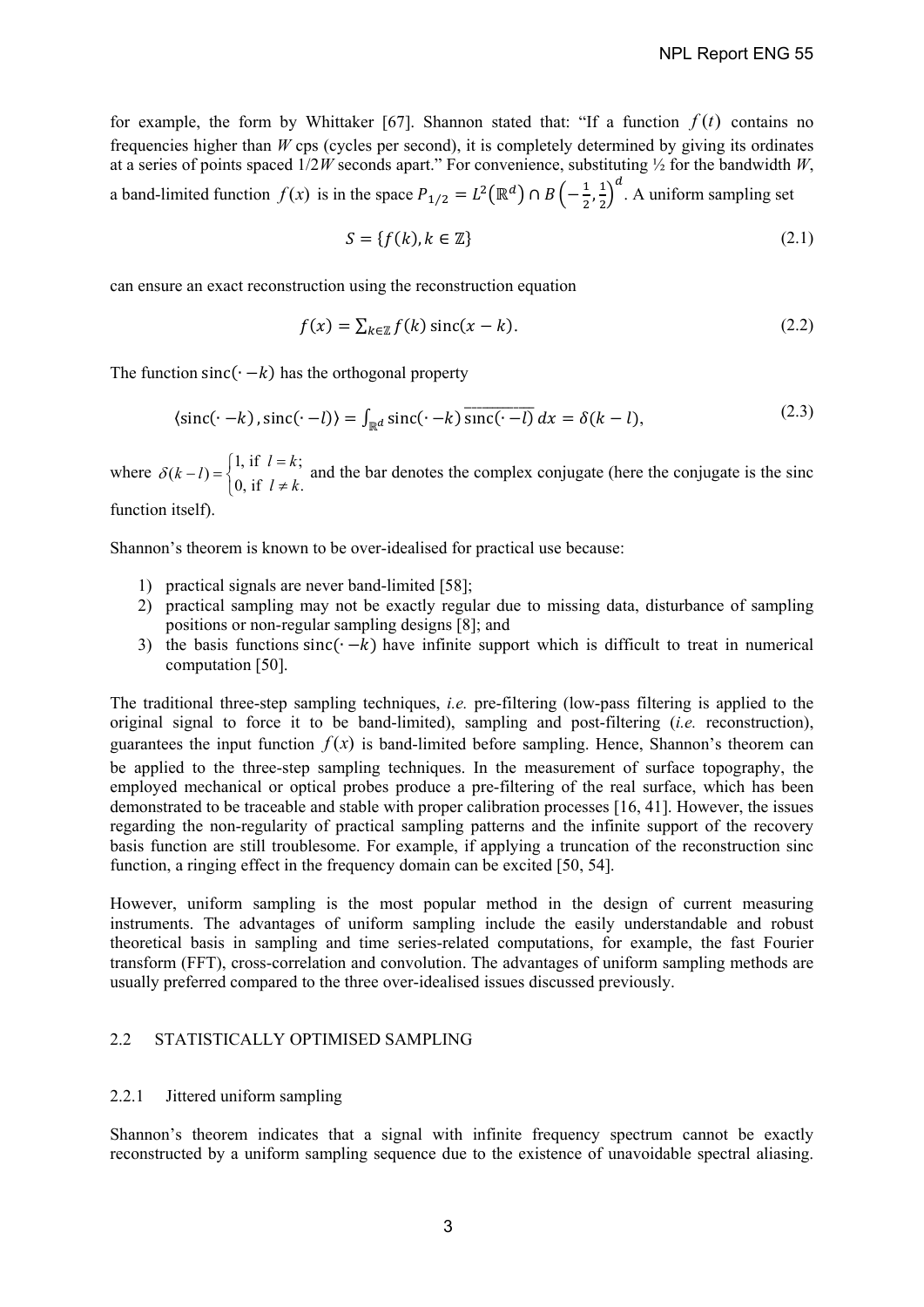However, the sampling error due to aliasing can be reduced by varying the spacing between the sample positions in a non-uniform way [52].

Random sampling has been suggested as one of the most optimised sampling methods due to its capability for an unbiased estimation and the characteristic of anti-spectral aliasing. Jittered uniform sampling is a variation of random sampling which combines a uniformly defined pre-stratification and a random allocation of sample points within each stratified area. Random sampling methods can convert aliased frequency components into noise. For example in Figure 2-1, an uniform sampling presents zig-zag distortions for the far end area of the checkerboard, while jittered uniform sampling converts the coherent distortions into noise which can be more statistically stable.

Let  $X_{ij} = \{x_i : j \in J^d\}$  be a uniform sampling set, where  $J^d$  is a countable index set in *d*-dimensions, *i.e.*  $\forall j, j-1 \in J$ ,  $x_j - x_{j-1} = T$ , where *T* is the sampling period  $T \in \mathbb{R}^d$ . Then let *Y* be a random jittering disturbance sequence, *i.e.*

$$
Y = \left\{ y_j : y_j \in \left( -\frac{\Delta}{2}, \frac{\Delta}{2} \right), \Delta \le T, j \in J^d \right\}.
$$
\n
$$
(2.4)
$$

A jittered uniform sampling set can be generated by

$$
X_{\text{Jittered}} = \{z_j : z_j = x_j + y_j, x_j \in X_U, y_j \in Y\}. \tag{2.5}
$$



**Figure 2-1. The spectral aliasing effect in (a) uniform sampling and in (b) jittered uniform sampling [52].**

#### 2.2.2 Low-discrepancy patterns

Another statistically optimised sampling is the so-called low-discrepancy sampling. Low-discrepancy sampling optimises the sampling positions to minimise the evaluation discrepancies between the means or sum totals of the sample, and the population. Low-discrepancy sampling predicates that smaller sample sets with a specially designed pattern can produce higher reconstruction accuracies than uniform sampling.

To evaluate the discrepancy of a sample set, the basic procedure is to evaluate the volume of a box *b* which belongs to  $B = [0, u]^n : u \in (0,1)$ , by placing points  $X_p = \{x_i \in [0,1]^n : i \in 1, 2,..., N\}$  in a specific form *P* (such as the uniform form) into the domain  $[0,1]^n$ , and calculating the ratio of the number of points inside *b* over the total number, *i.e.*  $\#(X_P \cap b)/N$ . It can be known [52] that  $\#(X_P \cap b)/N$  is an approximation to the volume of the box *b* given the sample points  $X_P$ , *i.e.* 

$$
E(\#(X_P \cap b)/N) = V(b),\tag{2.6}
$$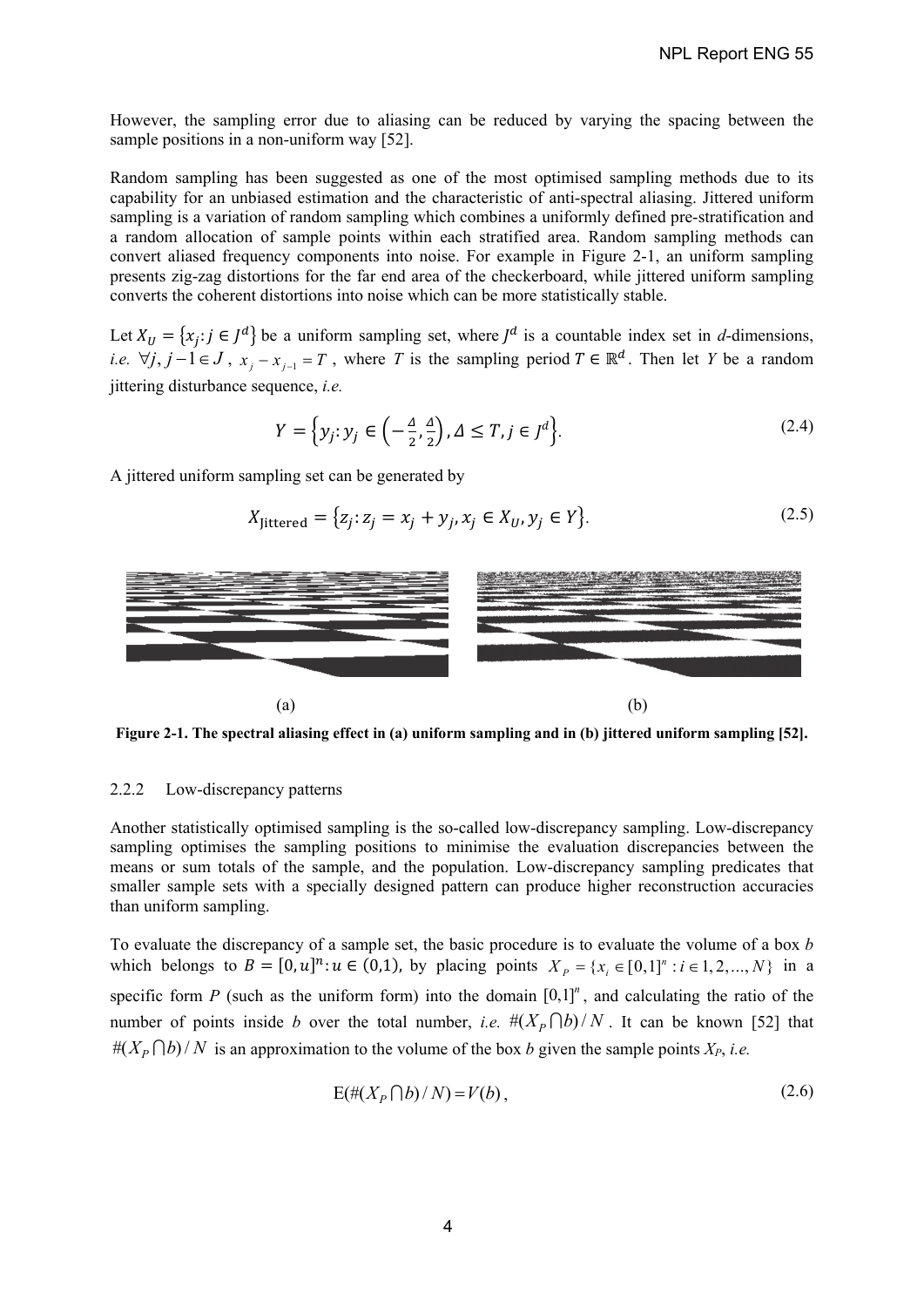where  $V(b)$  is the volume of region *b*. An illustration of this approximation idea is shown in Figure 2-2 in which *b* has the size 0.12. Thus the discrepancy of the finite sampling  $X_P$  to approximate the area of region *b* can be defined as

$$
D_N(B, X_P) = \sup_{b \in B} \left| \frac{\#(X_P \cap b)}{N} - V(b) \right| \tag{2.7}
$$

where "sup" denotes the supremum of a set.



**Figure 2-2. Illustration of approximation of the area of the square** *b***.** 

The distribution pattern of the sample points  $P$  determines the magnitude of the discrepancy  $D$ . Therefore, there are optimised sampling sequences or patterns which can limit the evaluation discrepancy within a proper range. For example, let *XP* be a uniform sampling set in one-dimension, *i.e.*,  $X_p = (i / N, i = 1, 2, ..., N)$ , and *b* be a box  $b = [0, 1 / N)$  which has the volume  $V(b) = 1 / N$ . Then  $D_N = 1/N$  can be obtained because  $\#(X_P \cap b) = 0$ . However, if  $X_p = \frac{i - 1/2}{N}$ ,  $i = 1, 2, ..., N$ , then  $D<sub>N</sub> = 1/2N$ . Many researchers have contributed to this statistical problem [55, 68].

Considering a one-dimensional case, one of the simplest low-discrepancy sequences is the van der Corput sequence [62], which is given by the radical inverse function  $\Phi_h(i)$  in base  $b = 2$ , *i.e.* 

$$
X = \{x_j : x_j = \Phi_2(j) = 0, d_1 d_2 \dots d_m, j \in J\},\tag{2.8}
$$

where  $d_i$  satisfies  $\sum_{i=1}^{+\infty} d_i b^{i-1} = j$  in base  $b = 2$ . For instance, the first ten points in the sequence are  $\left\{\frac{1}{2}, \frac{1}{4}, \frac{3}{4}, \frac{1}{8}, \frac{5}{8}, \frac{3}{8}, \frac{7}{8}, \frac{1}{16}, \frac{15}{16}, \frac{5}{16}\right\}$ . The first ten points of the van der Corput sequence in base 3 are  $\left\{\frac{1}{3}, \frac{2}{3}, \frac{1}{9}, \frac{4}{9}, \frac{7}{9}, \frac{2}{9}, \frac{5}{9}, \frac{8}{27}, \frac{1}{27}\right\}$ . The intelligent sequence has the discrepancy

$$
D_N(X) = O(\log N / N). \tag{2.9}
$$

Based on the van der Corput sequence, two well-known low-discrepancy sequences that are defined in an arbitrary number of dimensions are the Halton [30] and Hammersley [31] sequences. The two patterns are separately defined as follows: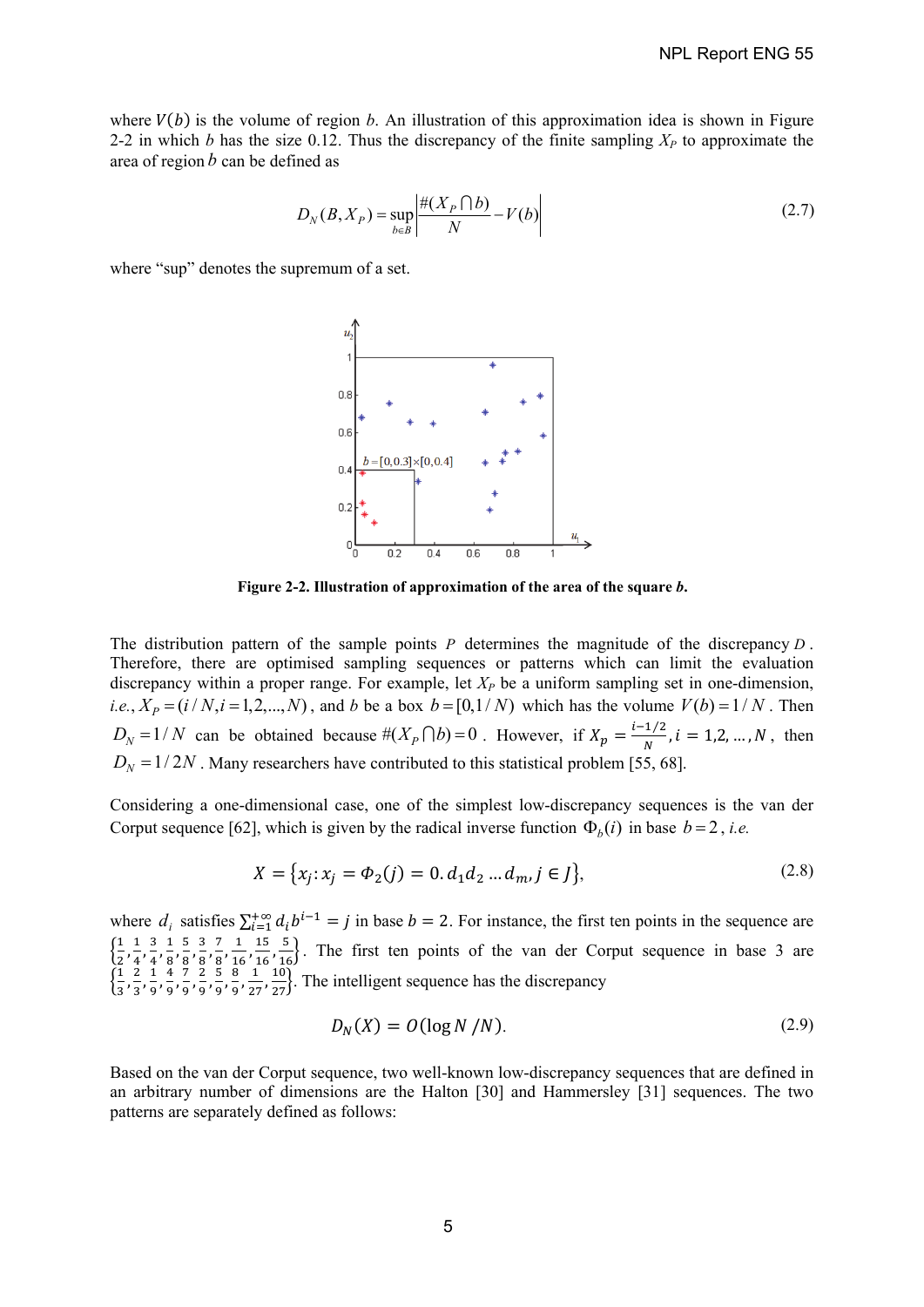$$
X_{Ham} = \left\{ x_j : x_j = \left[ \frac{j}{N}, \Phi_{b_1}(j), \Phi_{b_2}(j), \dots, \Phi_{b_{d-1}}(j) \right], j \in J \right\},\tag{2.10}
$$

$$
X_{Hal} = \{x_j : x_j = [\Phi_{b_1}(j), \Phi_{b_2}(j), \dots, \Phi_{b_d}(j)], j \in J\},
$$
\n(2.11)

where  $b_i$  are the relative primes. Usually  $b_i$  can be set as the first  $d-1$  or  $d$  primes in  $\mathbb{Z}^+$ , such as 2, 3, 5, 7 and so on. If  $d = 2$ , the first 100 points of the Hammersley and Halton sequences are shown in Figure 2-3.



**Figure 2-3. The 100-points sampling patterns of Hammersley and Halton sequences.** 

In addition to the two classical sequences, there are many other variations such as the Sobol sequence, Hammersley-Zaremba, Halton-Zaremba and [t,s] sequences. A computational investigation of the diverse techniques can be found elsewhere [38].

In surface metrology, low-discrepancy sampling techniques were initially introduced in [68] where the Hammersley sequence and Halton-Zaremba sequence were used to calculate the surface roughness and flatness of planar surfaces. Later, in [44], the root mean square errors (RMSEs) of the selected indicators, for example surface roughness *Sq*, were estimated for different simulated surfaces. All these results show that a low-discrepancy sampling sequence is more effective than random or uniform sampling methods, in terms of the improvement of measurement accuracy or reduction in the number of sample points. In 2000, Kim [37] analysed the RMS deviations and efficiency of low-discrepancy sampling methods in flatness measurement using CMMs. It can be found that for practical measurement, the improvement in accuracy of low-discrepancy sampling methods is not clear compared to uniform sampling.

In one of the authors' simulations [66], no convincing evidence was found to demonstrate the efficiency of the Halton and Hammersley patterns. For example, Figure 2-4 and Figure 2-5 show the performance of uniform sampling, jittered uniform sampling, Hammersley pattern and Halton pattern for the measurement of the surface root mean square (RMS) roughness, extreme height and RMS height deviations for stochastic and HDR topographies respectively. In each test, one hundred simulations were carried out and the indicators were shown with their means and variation ranges (the vertical bars in Figure 2-4 and Figure 2-5). The results do not consistently show unsatisfying performance for uniform sampling methods. This finding contradicts that of former researchers' results [44, 68], which needs further research.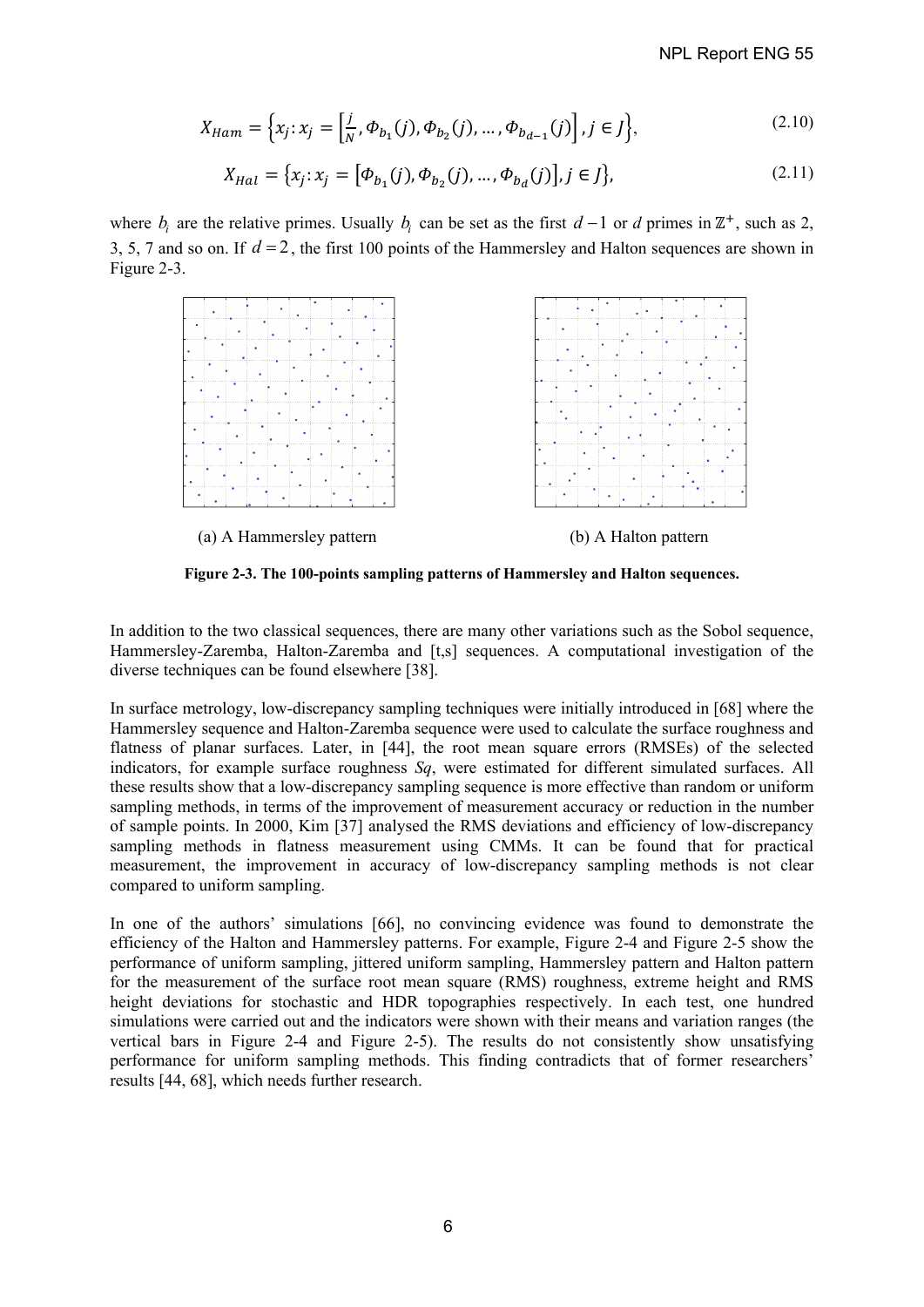

**Figure 2-4. Comparison of uniform, Hammersley and Halton sampling for the measurement of a normal EDM surface, by estimating (a)** *Sq* **, (b)** *Sz* **and (c) root mean square deviation from (d) the original data (512 × 512 points).** 



**Figure 2-5. Comparison of uniform, Hammersley and Halton sampling for the measurement of a micro**lens array, by estimating (a)  $Sq$ , (b)  $\mathcal{S}z$  and (c) root mean square deviation from (d) the original **structured data (800 × 800 points).**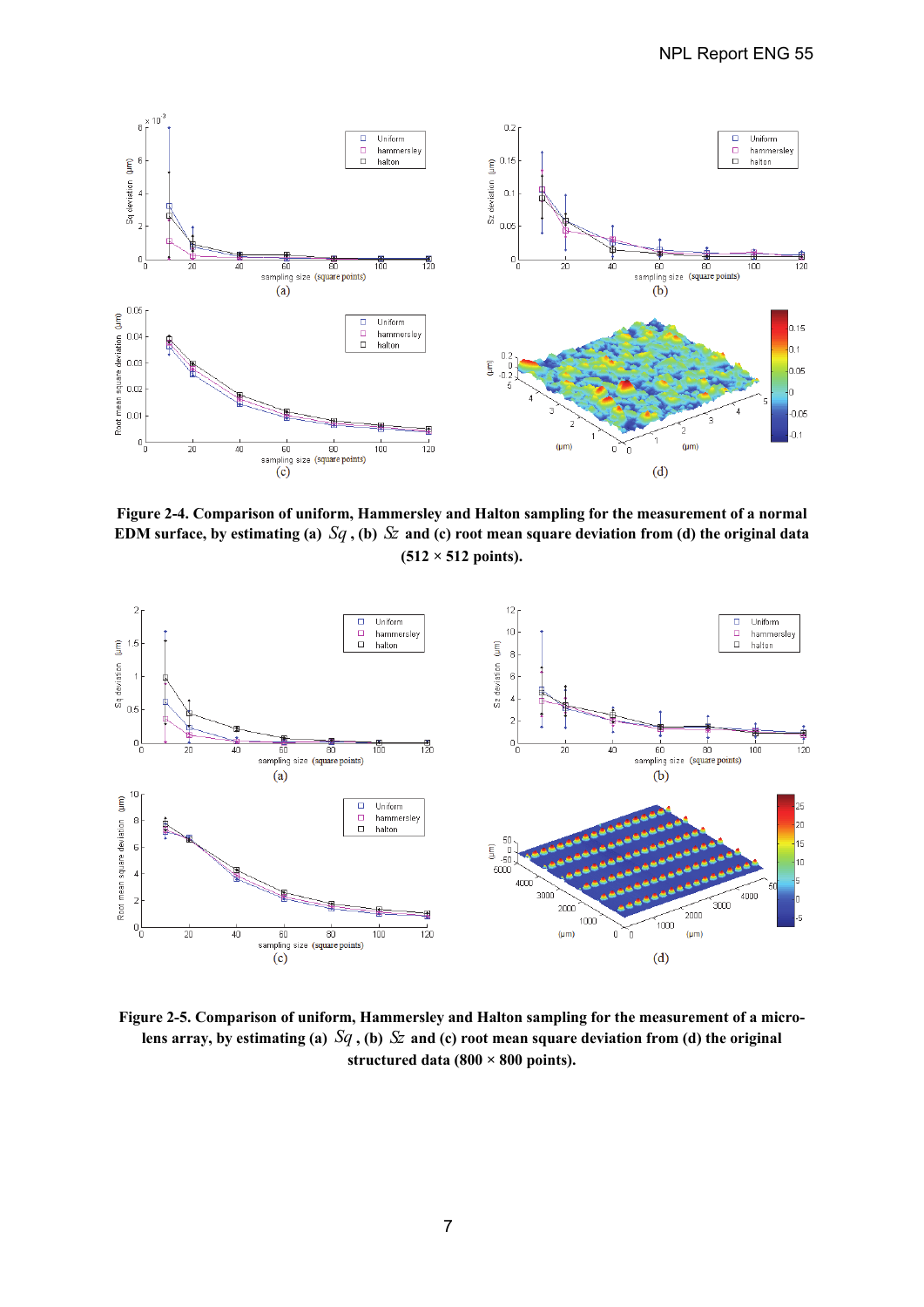# 2.3 APPROXIMATION OPTIMISED SAMPLING

Since an exact recovery of real world signals is usually impossible, metrologists work on providing sampling solutions to approximate the source signal to within an acceptable accuracy. Much work has been carried out to achieve this objective.

In coordinate metrology and surface metrology, researchers tend to enhance measuring efficiency using adaptive or model-based (adaptive) sampling. Adaptive sampling uses iterative searching methods on an error space which determines new sampling positions based on earlier sample results [5, 23]. Model-based sampling uses a given population model (for example, a CAD model or a probability distribution function) [24, 57] to design the sample at key positions which contributes highly to the recovery accuracy. For example, with an initial sampling set, a substitute geometry of the source surface can be approximated. By comparing the substitute geometry with the original geometry, the positions with higher deviations can be found and new samples are added in these areas to minimise the evaluation error in the next iterative loop. Diverse adaptive sampling and model-based sampling designs have been developed based on different approximation methods during the last twenty years [5, 23-25, 40, 44, 51, 52, 57, 65, 68].

#### 2.3.1 Model-based sampling

Cho and Kim [15] developed an adaptive sampling method based on a mean-curvature analysis and different probe path generation algorithms were tested. Killmaier *et al.* [36] presented a solution for the measurement of a workpiece which detects the standard geometric features, such as straight lines, circles, columns, cones or peaks, by using a genetic algorithm, and then the distribution of sampling points is allocated by establishing a knowledge-based system. Elkott introduced several CAD-based sampling methods for freeform surface metrology, which include four kinds of automatic sampling methods [24], a curvature change-based sampling method and an iso-parametric sampling method [25]. Shih *et al.* [57] developed three kinds of adaptive sampling methods for coordinate metrology, including the so-called direct sampling, indirect sampling and local adjustment sampling methods. Recently, discrete wavelet decomposition-based adaptive sampling techniques have also been proposed [51]. More published work is listed in Table 2-1 in chronological order.

| Year | <b>Authors</b>                    | <b>Contributions</b>                                                                                                                                                            | <b>Characteristics</b>                                        | <b>Applications</b>          |
|------|-----------------------------------|---------------------------------------------------------------------------------------------------------------------------------------------------------------------------------|---------------------------------------------------------------|------------------------------|
| 1991 | Terzopoulos<br><i>et al.</i> [60] | Adaptive mesh sampling based on a<br>'node-spring system' on an initial regular<br>mesh where regions with high gradient<br>are sampled densely                                 | iterative, bilinear<br>interpolation                          | computer<br>graphics         |
| 1995 | Tanaka [59]                       | Iteratively triangularises surface<br>hierarchically into triangle patches<br>according to local surface properties such<br>as orientation, curvature and colour (or<br>height) | <i>iterative,</i><br>triangularisation                        | computer<br>graphics         |
| 1995 | Li 1995<br>[45]                   | A simple iterative mesh generation based<br>on surface curvedness where regions with<br>high curvedness are sampled densely                                                     | <i>iterative,</i><br>curvedness,<br>bilinear<br>interpolation | computer<br>graphics,<br>CAD |
| 1995 | Cho et al.<br>[15]                | Ranks a series of sub-regions by mean<br>curvatures, and then allocates new<br>sampling points in selected regions<br>iteratively                                               | iterative, surface<br>curvature<br>ranking                    | <b>CMM</b><br>measurement    |

#### **Table 2-1. A comparison of existing model-based sampling designs.**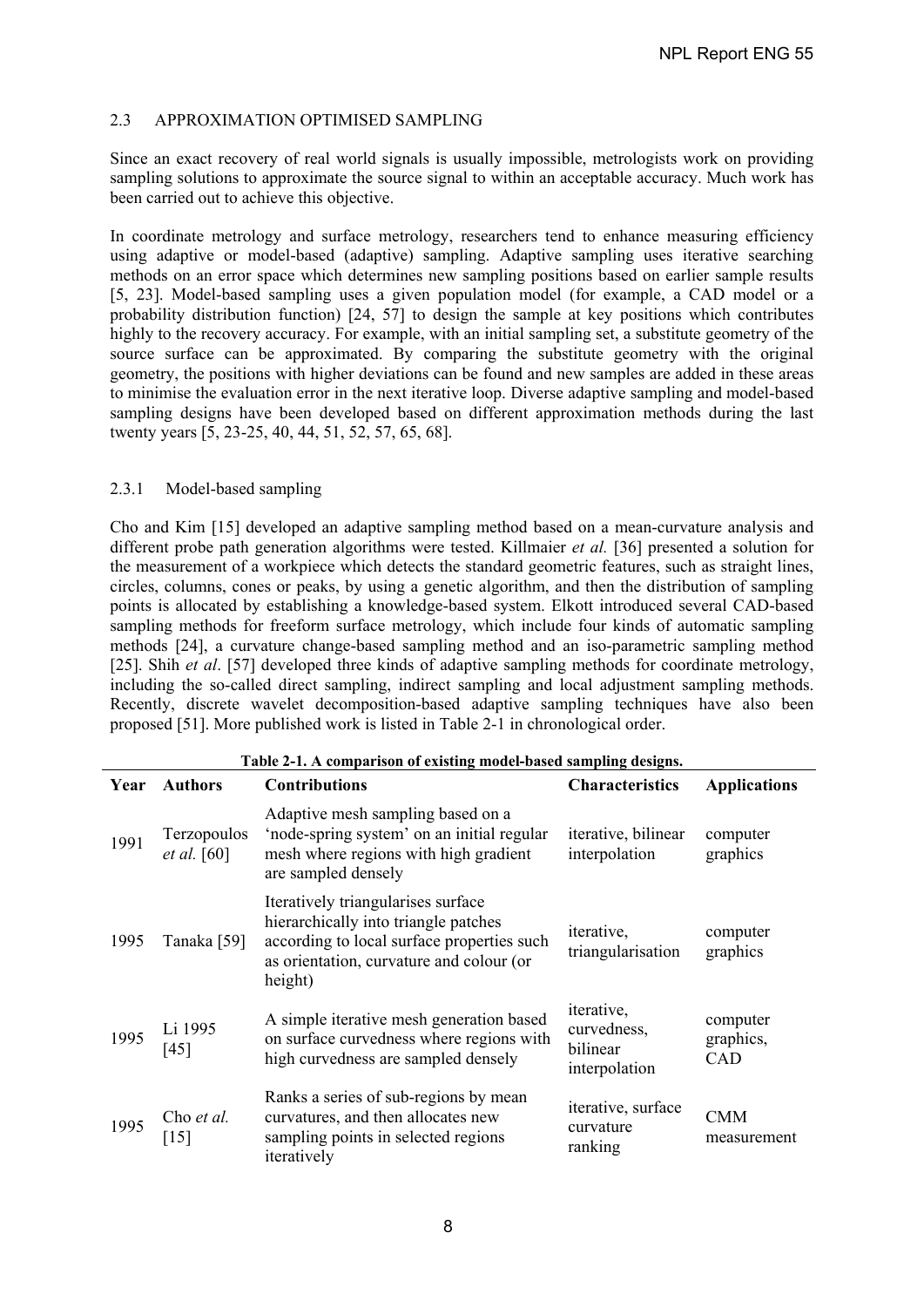| 2002 | Elkott et al.<br>$\lceil 24 \rceil$ | Proposes four adaptive sampling methods<br>for NURBS models based on patch size<br>or Gaussian curvedness, etc.                                                                                      | NURBS models,<br>patch properties<br>ranking, non-<br>iterative         | <b>CMM</b><br>measurement         |
|------|-------------------------------------|------------------------------------------------------------------------------------------------------------------------------------------------------------------------------------------------------|-------------------------------------------------------------------------|-----------------------------------|
| 2003 | Killmaier et<br>al. [36]            | Detects standard geometrical primitives<br>using genetic algorithm, and aims to give<br>an optimal number and distribution of<br>sampling points                                                     | genetic<br>algorithm,<br>knowledge-based<br>system                      | <b>CMM</b><br>measurement         |
| 2005 | Elkott et al.<br>$\lceil 25 \rceil$ | Proposes three adaptive sampling<br>methods based on iso-parametric lines of<br>NURBS models: automatic sampling,<br>curvature-change based sampling, and<br>iso-planar sampling                     | NURBS models,<br>non-iterative and<br>iterative                         | <b>CMM</b><br>measurement         |
| 2006 | Petkovski<br>$\lceil 51 \rceil$     | A discrete wavelet transform (DWT)-<br>based adaptive sampling algorithm which<br>is essentially equivalent to curvature<br>analysis                                                                 | DWT analysis,<br>patch properties<br>ranking, non-<br>iterative         | Signal<br>processing              |
| 2008 | Shih et al.<br>$[57]$               | Proposes three adaptive sampling<br>methods: direct sampling (quadtree)<br>hierarchical division), indirect (two-<br>dimensional binary tree hierarchical<br>division) sampling and local adjustment | iterative, root<br>mean square<br>error evaluation,<br>local adjustment | <b>CMM</b><br>measurement,<br>CAD |

Summaries of approximation model-based sampling can be given based on the previous developments.

- 1. Most (not all) model-based sampling methods adopt an iterative algorithm to optimise the sample positions. The final sampling result is sensitive to the initial conditions, for example the initial sample positions, in the execution of the algorithms [23]. Model-based sampling methods can easily adapt sampling designs to a pre-defined accuracy.
- 2. The concept of hierarchical stratifying of a surface population prevails in much sampling design work [15, 51, 59]. With a hierarchical stratification, a surface can be subsequently divided into strata of areas with different surface complexities, for example local mean curvature or local mean approximation deviation. For higher strata, dense sampling points are allocated; while for low strata, sample points are sparse. An advantage of the hierarchical stratification is that the sampling points can be locally regular. Therefore, the local uniform sample designs can easily be executed using current surface measuring instruments.
- 3. Model-based sampling methods have difficulties in practical measurement due to the lack of consideration of unexpected defects of a practical workpiece. It is also difficult to control the positioning error when matching the computationally designed sample positions to a real surface product.
- 4. For many model-based sampling methods, a rough preliminary measurement can be used as a substitute of the surface model. In this way, the model-based method can be used in most practical measurements in which a CAD model is unavailable.
- 5. If a preliminary measurement is given with a dense sample setting, model-based sampling methods provide an adaptive compression of the samples at a specific accuracy. Such compressions are useful in data storage and other applications, for example providing fiducial marks for the registration of two sets of point cloud.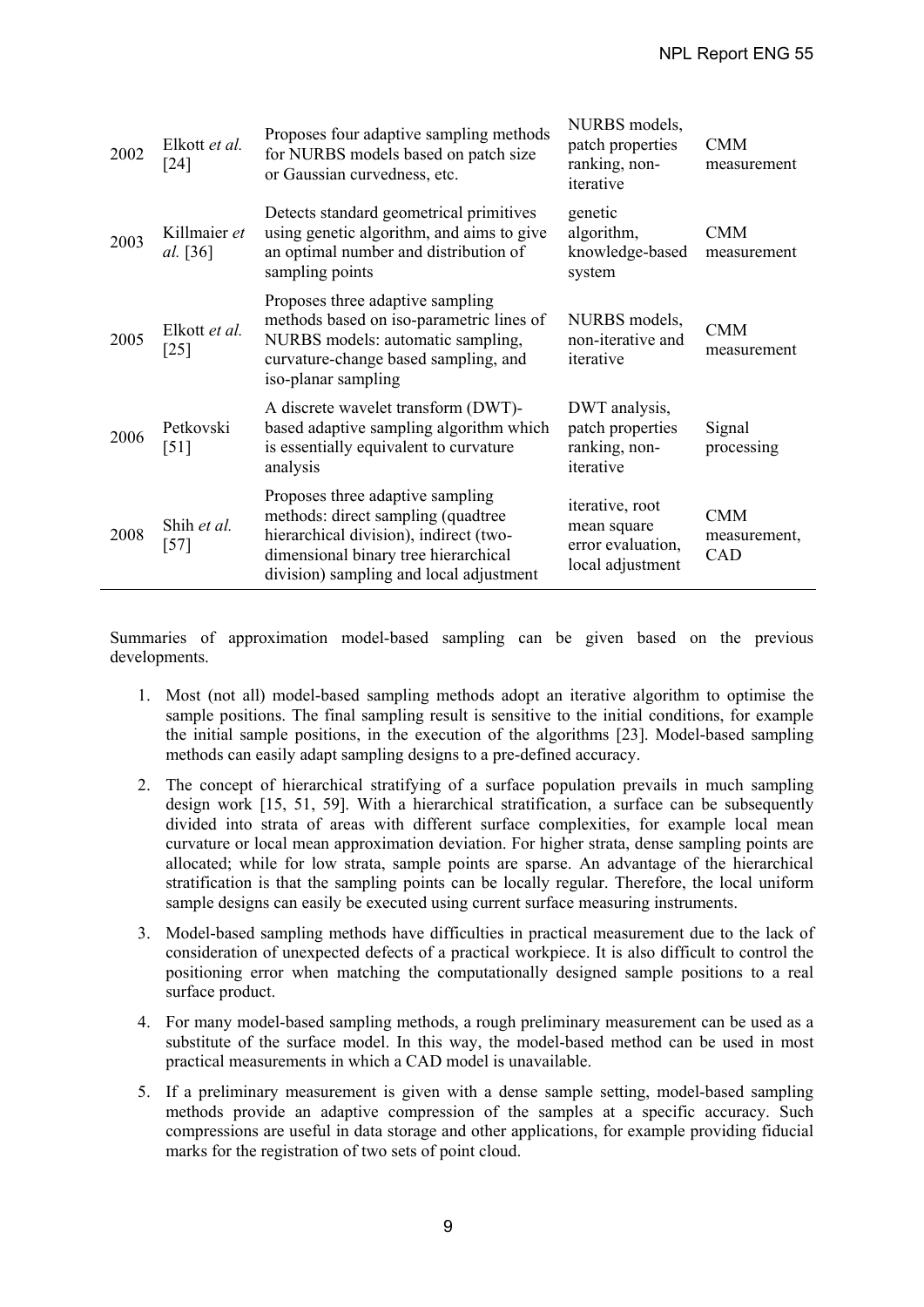Overall, model-based methods can be of potential use in surface measurement. If the CAD model is substituted by a preliminary measurement, a general-purpose efficient measurement device can be easily constructed.

#### 2.3.2 Adaptive sampling

Non-model-based adaptive sampling methods have the ability to adjust their sampling points in real time. For example, Edgeworth and Wilhem [23] proposed a real-time adaptive sampling method based on the earlier sampling results by analysing the surface normal. Hu *et al.* [32] proposed an adaptive scanning strategy, which automatically adjusts its sample step length, by estimating surface slope variations using extrapolation. The authors developed an adaptive sampling method called sequential profiling adaptive sampling [65], which has been demonstrated to give a 40 % to 60 % reduction in the required number of sample points. The sequential profiling adaptive sampling method can easily be applied to the current scanning instruments.

Different from model-based sampling, adaptive sampling methods can avoid the inherent positioning errors of the model-based methods and are able to effectively pick up the necessary information to identify unexpected defects. Adaptive sampling is a real-time sample-designing method, which indicates that the design may not be globally optimised as with model-based sampling methods. The sampling results are generally sensitive to the initial conditions, such as the initial sample positions. However, adaptive sampling methods can easily generate good sampling results without an accurate pre-positioning of a real surface.

Currently, many adaptive sampling methods have been developed for coordinate measurement systems. These adaptive sampling methods can be applied to surface topography measurements using scanning surface instruments with proper consideration for the differences in the scanning mechanisms. For example, scanning instruments use fast raster scans as the scanning method which have differing positioning accuracy when the scanning is along the *y*-direction compared to the *x*direction.

# 2.4 PERFORMANCE VALIDATION AND DISCUSSION

A performance test of several selected intelligent sampling methods has been carried out [64, 66]. The seven tested sampling methods include uniform sampling, jittered uniform sampling, Hammersley pattern sampling, Halton pattern sampling, rectangular subdivision adaptive sampling, triangle subdivision adaptive sampling and sequential profiling adaptive sampling [66]. The advantages of the approximation-optimised sampling methods, *i.e.* the tested three adaptive sampling methods, are prominent compared to uniform sampling and statistically optimised methods.

Table 2-2 shows the different evaluation indicators for the seven selected sampling methods, which were tested on three structured surfaces: a linear pattern, a tessellation pattern and a rotational symmetric pattern (see [66] for a graphical view). The three graphs in the first row of Table 2-2 show the RMS height deviations of the sampling-reconstructed surface from the 'standard' measurement results. The second row shows the evaluation errors of the key feature attributes for the three specimens, including respectively the groove width for linear pattern, the pitch distance for tessellation and the radius for the rotational symmetric pattern. The third row presents the evaluation errors of step heights for the linear and the tessellation patterned specimen, and the roundness of the boundary for the central lens of Specimen 3. Most of the evaluation indicators decrease in the form of a power function versus the number of sample points. Therefore, the evaluation data were fitted using power functions and all the graphs in Table 2-2 were shown in log-log forms. A few exceptions of the decreasing performance happen such as in Table 2-2(h) where the triangle and rectangle subdivision adaptive sampling methods perform worse when sample points increase. The exceptions may originate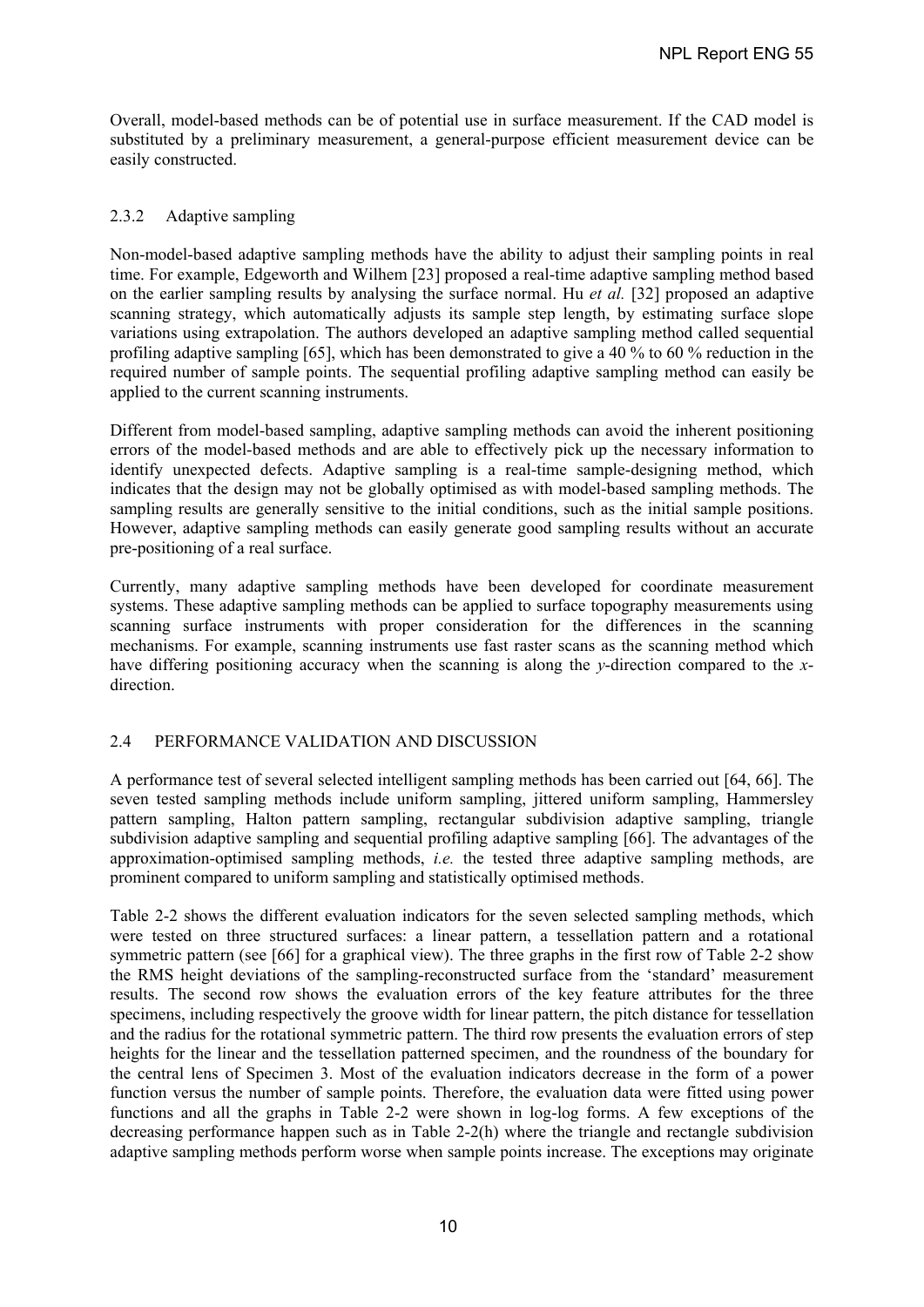from the limited data points for fitting. For example, due to the fact that the circle boundary recognition fails, there are only three valid indicator points in the test of rectangle subdivision adaptive sampling method.





It can be seen from Table 2-2 that the low-discrepancy pattern sampling methods have similar performance to uniform or jittered uniform sampling. For the measurement of structured surfaces, the advantages of low-discrepancy pattern sampling are not apparent and sometimes these methods may not perform better than uniform methods. In some situations, uniform sampling may be a better solution compared to other fixed patterns.

The advantages of approximation optimised sampling methods are appreciable. These methods allocate the sampling effort according to their earlier sample results or given models. In other words,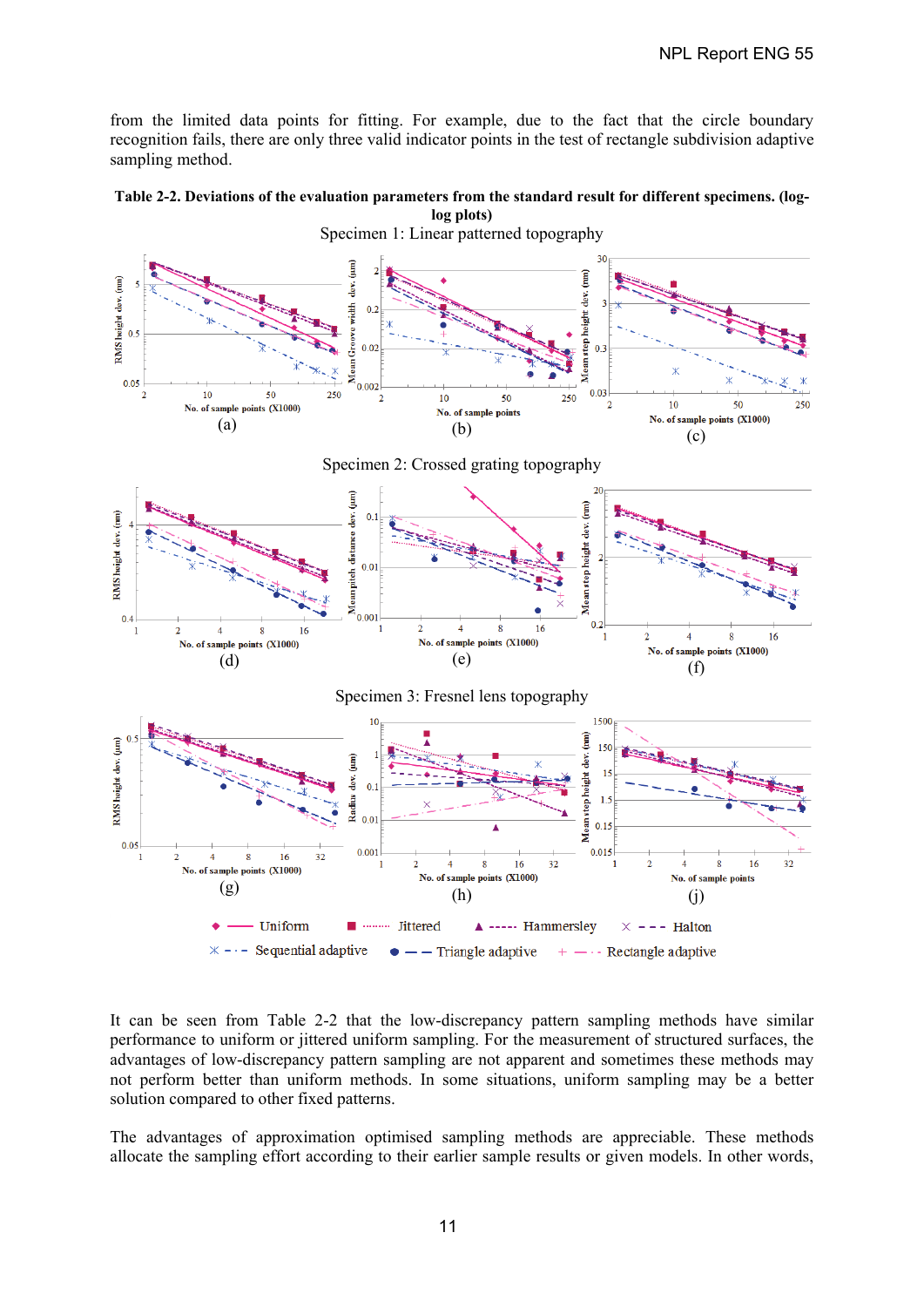they can adapt the sampling effort to key positions, which have higher impact factors on enhancing the reconstruction accuracy than others. Although adaptive sampling methods have no clear advantages on measuring the pitch distance of crossed-gratings (see Table 2-2e), they have been shown to be effective in the measurement of other structured surfaces and with other parameters.

There are challenges, however, to applying approximation optimised sampling to practical measurement. Sequential profiling adaptive sampling may suffer from the mechanical constraints of stability (for example, thermal drift) and accuracy in the *y*-direction scanning. Most of the other approximation optimised sampling methods are difficult to implement within the operation envelope of scanning instruments, regarding the complex scan route designs and redundant scan durations. In terms of interferometers, many of the reviewed sampling methods may be promising, with the assistance of a high resolution CCD and pixel stratification, or lens auto-switch systems. Considering the unavoidable positioning errors in the installation of the specimens and optical resolution constraints, specialised research work on intelligent sampling for interferometers may be required. In addition, more theoretical work is necessary to further the research on intelligent sampling. For example, non-regular sample data storage solutions need to be reconsidered contrary to the current grid data storage. The reverse problem of sampling and reconstruction needs to be fully investigated for the applications of geometric measurement. Also, determination of the sample size for a sampling strategy is a complex problem which requires further attention.

# 2.5 SAMPLING OF SHIFT-INVARIANT SPACE SIGNALS

#### 2.5.1 The theorem

In the sixty years following the development of Shannon's sampling theorem, researchers have tried to extend the theory to avoid its practical limitations, for example the infinite support of the reconstruction filter function and band-limited assumption. A sampling theory in shift-invariant spaces has been systematically demonstrated in the early twenty-first century [3, 8, 29]. The novel theory is a great improvement on the traditional Shannon sampling theorem, which can be applied to non-uniform sampling situations and the applicable functions are no longer a band-limited function in a Paley-Wiener space  $P_W$ . The theoretical completeness of this theory has been demonstrated from mathematics [3]. However, the numerical operation in practice still has some difficulties. Extensive knowledge of function analysis, frame theory, wavelet theory and signal processing is necessary to fully understand the shift-invariant space sampling theorem, which limits its wide application in engineering. Here, an outline introduction to the theorem is given.

Given a generator  $\varphi(x)$ , a shift-invariant space [1, 3] is defined as

$$
V_v^p(\varphi) = \left\{ \sum_{k \in \mathbb{Z}^d} c_k \varphi(\cdot - k) : c \in l_v^p \right\},\tag{2.12}
$$

where  $\varphi$  is a generator function, which can be a wavelet, spline basis function or other function,  $\nu$  is a non-negative weighting function, *p* defines a *p*-norm, which implies that  $c \in l_v^p$ , *i.e.* 

$$
||c||_{l_v^p} = ||cv||_{l^p} = \sum_{k \in \mathbb{Z}^d} |c_k|^p v(k)^p < +\infty.
$$
 (2.13)

It follows that if  $v=1$ ,  $p=2$ , and  $\varphi = \text{sinc}(\cdot)$ , the shift-invariant space is a Paley-Wiener space [63] and Shannon's theorem applies. This generated function space is known as translationally invariant, *i.e.* if  $f \in V_v^p$ , then  $f(-y) \in V_v^p$ . It is apparent that the shift invariant space covers far more signals in practice compared to  $P_W$ .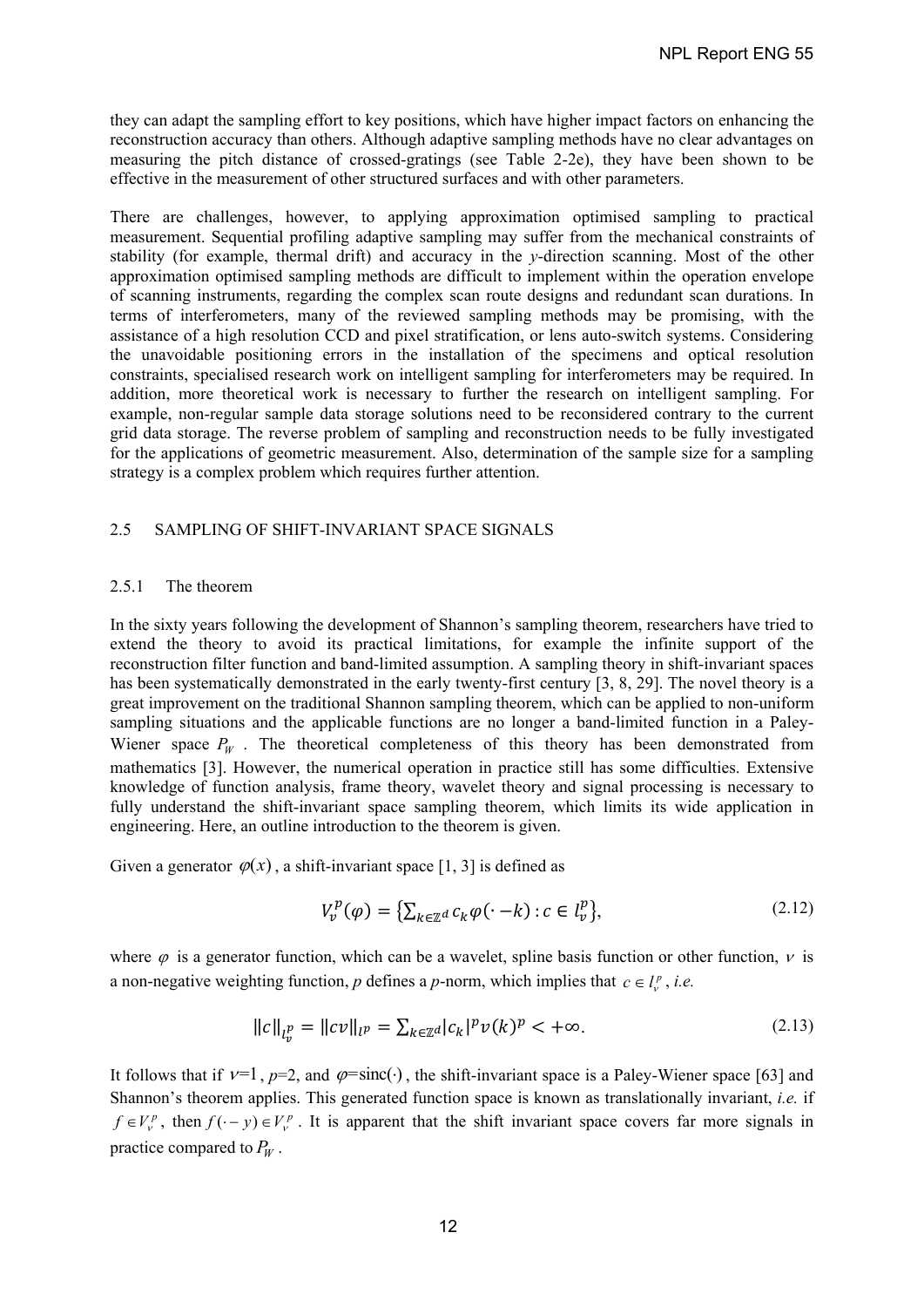The sampling theory in shift invariant space [3] includes numerous propositions which can be summarised in the following:

1. If  $\varphi \in W_0(L^1)$  (many basis functions belong to this space, for example a second or higher order B-spline basis<sup>1</sup> [2, 46, 63]), *i.e.*  $\varphi$  is a continuous function (order zero) in a Wiener amalgam space  $W(L)$  for which

$$
W(L_v^p) = \{ f : \sum_{k \in \mathbb{Z}^d} \text{esssup} \{ |f(x+k)|^p v(k)^p : x \in [0,1]^d \} < \infty \},\tag{2.14}
$$

 $V^2(\varphi)$ , *i.e.*  $V^p_\nu$  with  $\nu = 1$  and  $p = 2$ , is a reproducing kernel Hilbert space (RKHS) [71], and the kernel functions can be obtained by

$$
K_{\chi}(y) = \sum_{k \in \mathbb{Z}^d} \overline{\varphi(x-k)} \tilde{\varphi}(y-k), \qquad (2.15)
$$

such that  $f(x) = \langle f, K_x \rangle$ , where  $\tilde{\varphi}$  is a unique dual generator of  $\varphi$  which satisfies

$$
\langle \tilde{\varphi}(\cdot), \varphi(\cdot - k) \rangle = \delta(k)^2. \tag{2.16}
$$

2. Given a separated 3 sampling set  $X = \{x_i, j \in J\}$  of  $f \in V^2(\varphi)$ , where *J* is a countable indexing set, the reproducing kernel function sequence  $\{K_{x_i}, x_j \in X\}$  constructs a frame [22] for  $V^2(\varphi)$  (*i.e.*  $\{K_{x_j}, x_j \in X\}$  and is a Reisz basis of  $V^2(\varphi)$ ) if and only if *X* is a stable sampling set, *i.e.*

$$
f(x) = \sum_{j \in J} \langle f, K_{x_j} \rangle \widetilde{K}_{x_j} = \sum_{j \in J} f(x_j) \widetilde{K}_{x_j}, \qquad (2.17)
$$

where  $\{ \widetilde{K}_{x_j}, x_j \in X \}$  is a dual frame of  $\{ K_{x_j}, x_j \in X \}$ , according to the frame theory [22]. In other words, a *f* in  $V^2(\varphi)$  can be exactly recovered from a stable sampling set  $X = \{x_j, j \in J\}$  if and only if  $\{K_{x_j}, x_j \in X\}$  is a Riesz basis.

However, the dual frame  $\{ \widetilde{K}_{x_j}, x_j \in X \}$  is very difficult to find in practice; iterative algorithms are suggested.

3. Let  $\varphi \in W_0(L^1_\nu)$ , P be a bounded projection from  $L^p_\nu$  to  $V^p_\nu$ , for example,

$$
P: f \to \sum_{k \in \mathbb{Z}^d} \langle f, \tilde{\varphi}(-k) \rangle \varphi(\cdot - k), \tag{2.18}
$$

and let Q<sub>X</sub> be a quasi-interpolant based on a sample set  $X = \{x_j, j \in J\}$ , which has

1

<sup>&</sup>lt;sup>1</sup> A B-spline basis with order *N* has the form  $\beta_N = \chi \left[ -\frac{1}{2}, \frac{1}{2} \right]$  $\frac{1}{2}$  \*  $\chi$   $\left[-\frac{1}{2},\frac{1}{2}\right]$  $\frac{1}{2}$  \* ... \*  $\chi$   $\left[-\frac{1}{2},\frac{1}{2}\right]$  $\frac{1}{2}$  (*N*-1 times fold convolution of the order 0 basis function).

<sup>&</sup>lt;sup>2</sup>  $\delta(k)$  is a Dirac delta function which has  $\delta(0) = 1$  and  $\delta(k) = 0$  for  $k \neq 0$ .

<sup>&</sup>lt;sup>3</sup> "Separated" here means for  $\forall i \in \mathbb{Z}^d$ ,  $x_i \neq x_{i+1}$ .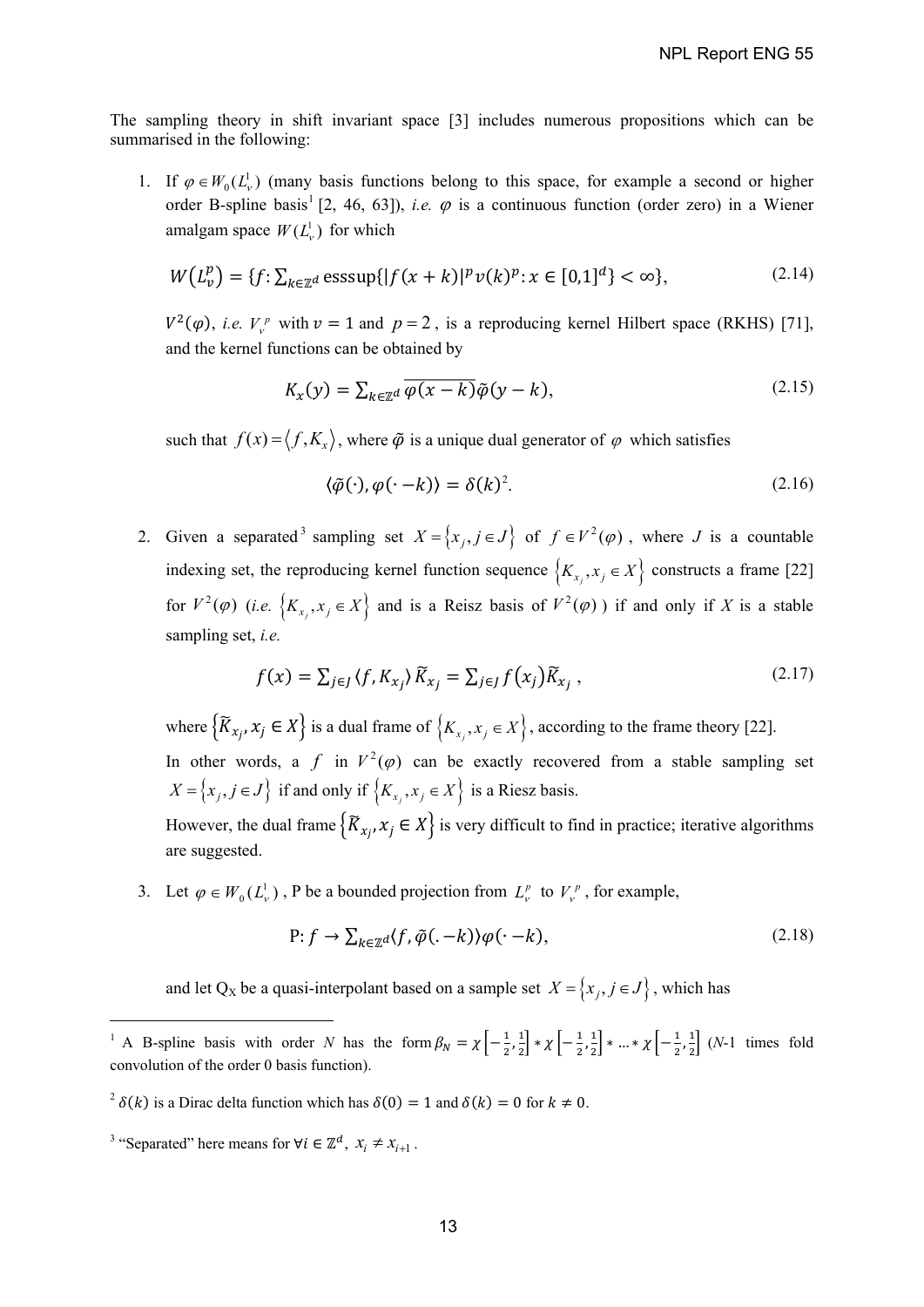$$
Q_X f = \sum_{j \in J} f(x_j) \beta_j, \qquad (2.19)
$$

where  $\{\beta_j\}_{j\in J}$  is a partition of unity (*i.e.*  $0 \le \beta_j \le 1$  for  $j \in J$ ; supp  $\beta_j \subset B_{\gamma}(x_j)$ <sup>4</sup> and  $_{j} = 1$ *j J*  $_{\beta}$  $\sum_{j \in J} \beta_j = 1$ , for example a B-spline basis [17] in Figure 2-6), then there exists a stable sample set  $X = \{x_j, j \in J\}$  with sample density  $\gamma > 0$  such that any  $f \in V_v^p$  can be recovered from the sample by the iterative algorithm

$$
\begin{cases}\nf_1 = PQ_X f \\
f_{n+1} = PQ_X (f - f_n) + f_n\n\end{cases}
$$
 (see Figure 2-7). (2.20)

The sample density  $\gamma$  satisfies the definition

$$
\bigcup_{j \in J} B_{\gamma}\big(x_j\big) = \mathbb{R}^d, \qquad (2.21)
$$

*i.e.* the distance of any sample point to its next neighbour is at most  $2\gamma$ .



**Figure 2-6. A partition of unity with a third degree B-spline basis (knots: 2, 5, 6, 9).** 



**Figure 2-7. The iterative reconstruction algorithm based on equation (2.20) [3].** 

-

<sup>&</sup>lt;sup>4</sup>  $B_{\gamma}(x_j)$  is a continuous bound set  $B_{\gamma}(x_j) = [x_j - \gamma, x_j + \gamma]$ .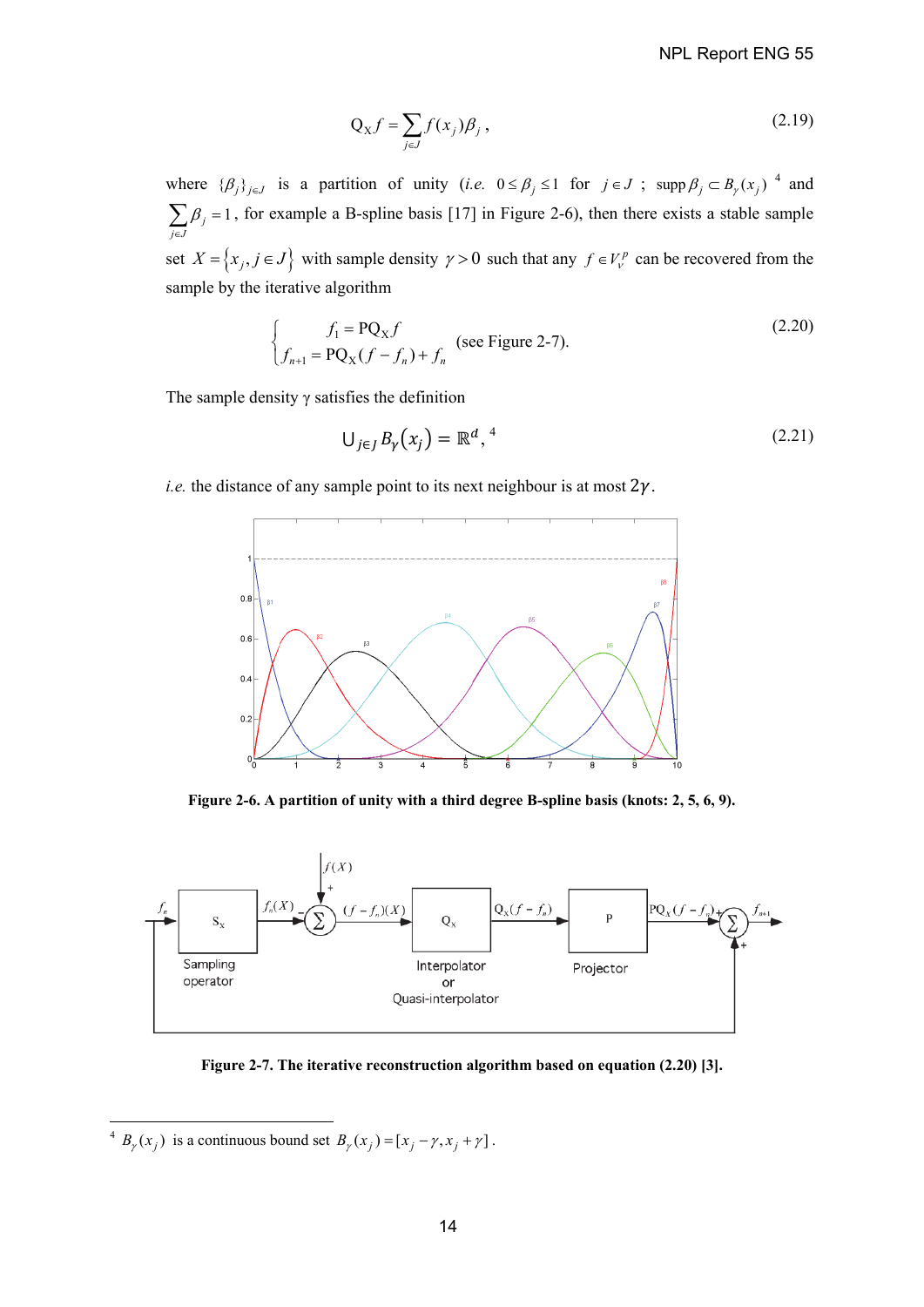#### 2.5.2 Numerical studies

Fast local algorithms have been proposed [29] for a small number of sample points. To recover a shiftinvariant signal, researchers can simply solve the (infinite) system of linear equations

$$
\sum_{j \in J} c_k \varphi(x_j - k) = f(x_j) \tag{2.22}
$$

for the coefficients  ${c_k}$ . To be precise, with a finite sample set  $X = {x_1, x_2, ..., x_N}$  and a finite length signal 1,..  $\kappa \varphi(\cdot - k)$  $k = 1,..K$  $f = \sum c_k \varphi(\cdot - k)$  $=\sum_{k=1...K} c_k \varphi(\cdot - k)$ , the following matrix is constructed

$$
U = \begin{bmatrix} u_{x_1,1} & \cdots & u_{x_i,K} \\ \vdots & u_{x_n,k} & \vdots \\ u_{x_N,1} & \cdots & u_{x_N,K} \end{bmatrix}, \text{ where } u_{x_j,k} = \varphi(x_j - k),
$$
 (2.23)

and  $c = [c_1, c_2, ..., c_K]$ <sup>T</sup>. Thus the linear system to be solved in equation (2.22) can be written in the form

$$
Uc = f|_X \tag{2.24}
$$

where  $f|_X$  is a vector containing the sample values, which have  $f|_X = [f(x_1), f(x_2),..., f(x_N)]^T$ . This linear system can be solved easily [28].

A numerical example can be found in Figure 2-8 in which the reconstruction error is calculated as

$$
Error = \frac{\left\|f_{rec}\right|_{X} - f\left|_{X}\right\|^{2}}{\left\|f\right|_{X}\right\|^{2}}.
$$
\n(2.25)

If Gaussian random noise with 0.1 as the standard deviation is added to the sampling process of the signal in Figure 2-9a, the fast local algorithm also works stably and provides an approximation of the noisy samples in  $V^2(\varphi)$  (see Figure 2-9). It can be found that if the generator function of the shiftinvariant space signal is known, the original signal can be exactly or approximately recovered depending on different noise levels using the local linear method.

In summary, the sampling theorem in shift-invariant spaces extends the Shannon sampling theorem. The shift-invariant space sampling theorem states that a shift-invariant signal can be exactly recovered from a stable sampling set with properly defined sampling density  $\gamma$ . Such a sampling set allows a limited disturbance of the sample positions centred on a uniform grid.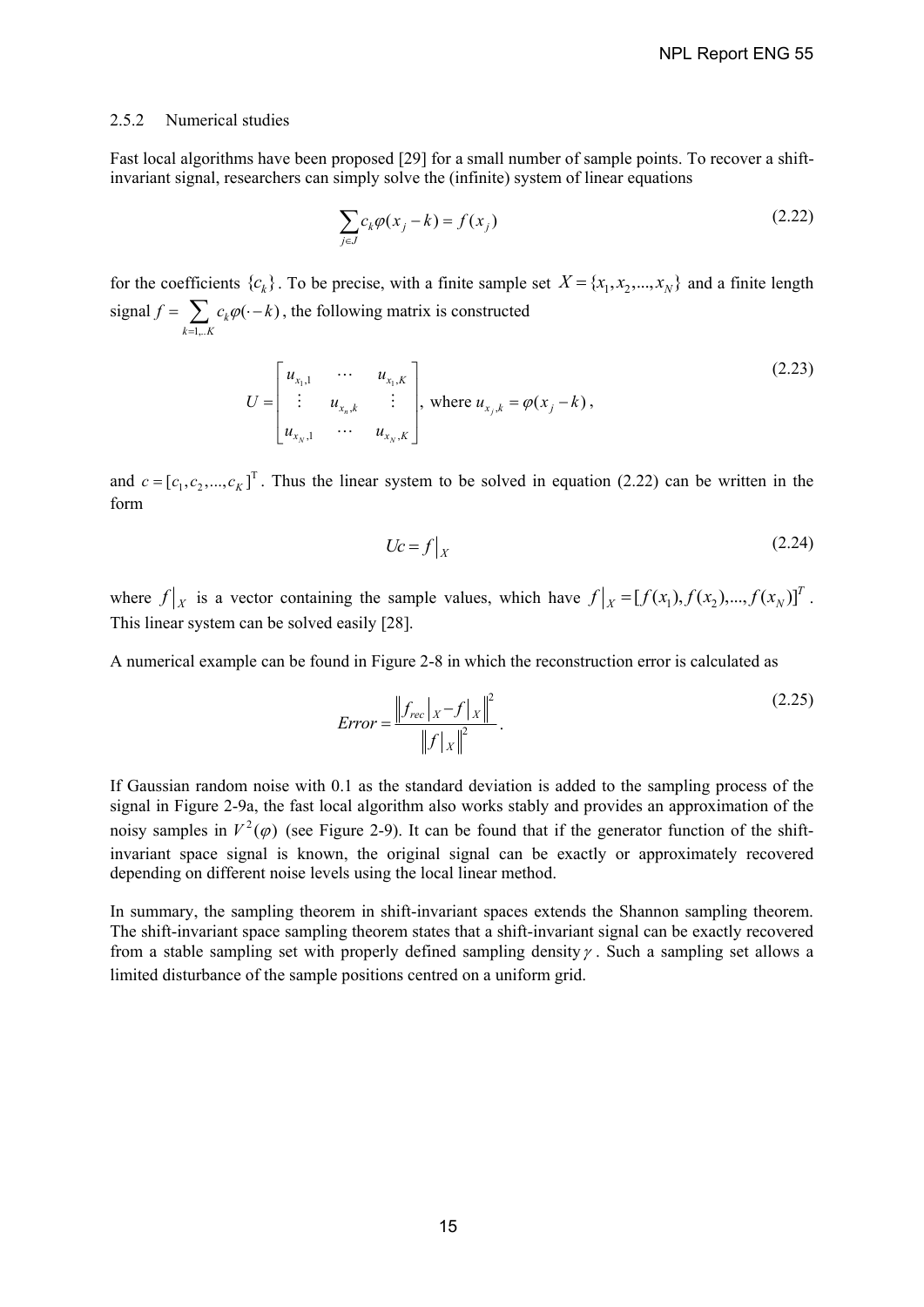

**Figure 2-8. Reconstruction of a shift-invariant signal using fast local algorithms. (a) shows the original**  signal which is generated by the third degree B-spline  $\beta_3$  (blue curve) and a non-uniform sample set with density  $\gamma = 0.5$  (red dots); (b), (c) and (d) show the reconstructed continuous signal using the first, third **and fifth degree B-spline respectively (the black curve is the reconstructed signal, the blue dashed curve is the original signal).**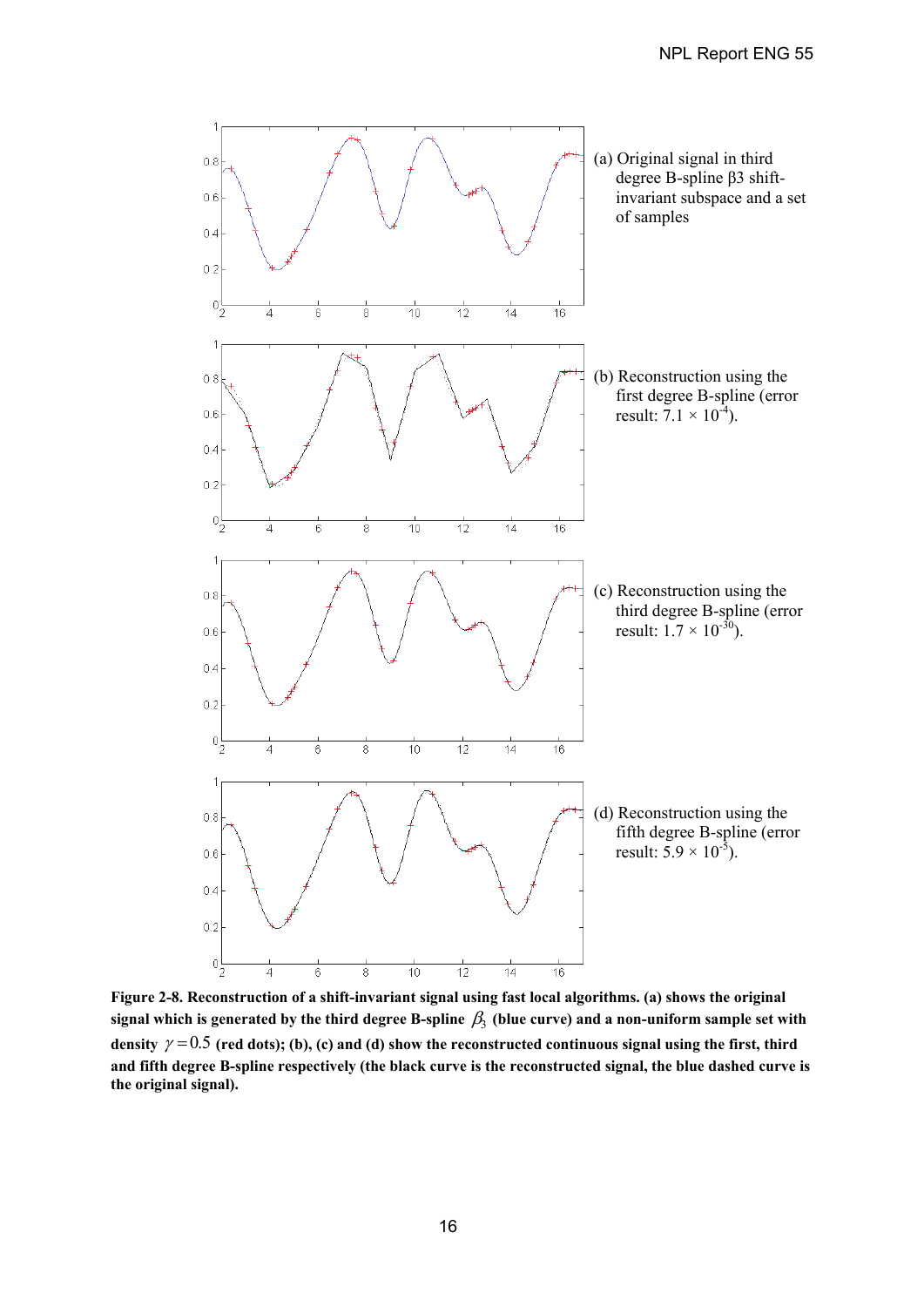

**Figure 2-9. Reconstruction of a randomly noised shift-invariant signal. (a) shows the original shift**  invariant signal which is generated by the third degree order B-spline  $\beta_3$  (blue curve) and a noisy sample set with density  $\gamma = 0.5$  (red dots); (b), (c) and (d) show the reconstructed continuous signal using the first, **third and fifth degree B-spline respectively (black curve is the reconstructed signal, blue dashed curve is the original signal).**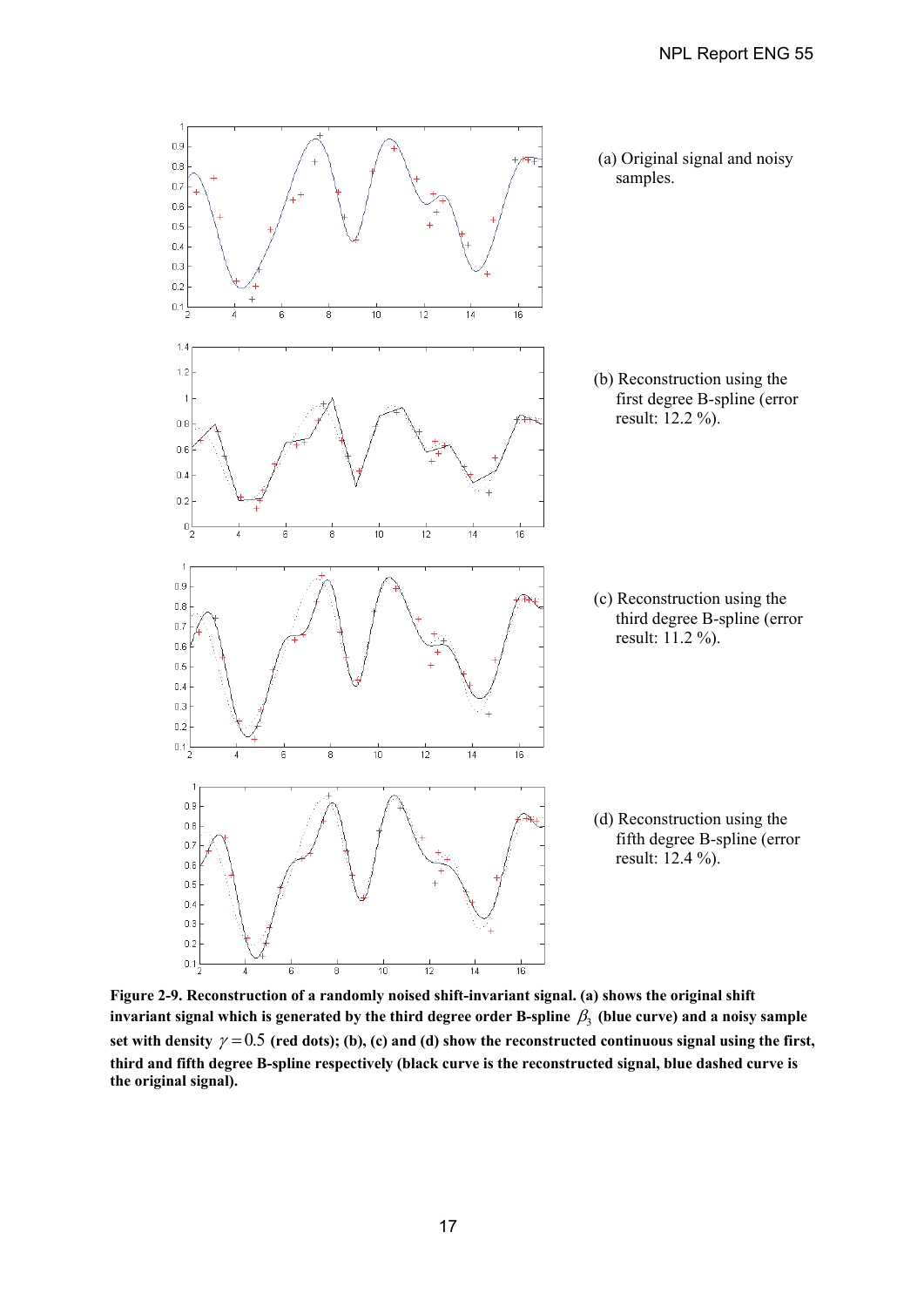In the measurement of HDR topographies, many signals have different frequency components regionally or have a sparse distribution of the features of interest, which indicates that the structured surface signals may not be able to be efficiently approximated in a shift-invariant space. Rather, it may be valuable to consider such a space for structured surfaces such that

$$
V^2(\varphi) = \left\{ \sum_{k \in \mathbb{Z}^d} c_k \varphi \left( \cdot - x_k \right), c \in l_{\nu}^p \right\}.
$$
 (2.26)

where  $\{x_k\}$  is a separated increasing sequence, *i.e.*  $x_k < x_{k+1}$  for  $\forall k \in \mathbb{Z}^d$ . However, another barrier for such an approximation comes from the unknown distribution of  $\{x_k\}$ , hence the approximation of HDR topography using (2.26) is difficult to implement in practice.

#### 2.6 SAMPLING OF COMPRESSIBLE SIGNALS

Recently, a new theory, referred to as compressed sensing [10, 20, 47], which detects a signal by sampling at a dramatically reduced rate has drawn wide interests across academia. A successful application of this theory is the single pixel camera developed at Rice University [21]. This technique transforms a scene image into a series of single pixel light intensities using a spatial light modulator (encoding). With over thousands of encoding at random and sensor detections, a mega-pixel image can be recovered at a specific level of accuracy. An introductory note about compressed sensing techniques can be found elsewhere [4].

#### 2.6.1 Incomplete sampling and L1-minimisation recovery

The sub-sampled signal recovery problem can be formulated in the following form. Given a source signal *x* in vector form of size *N*, *i.e.*  $x \in \mathbb{R}^N$ , if taking *K* linear measurements with a given measuring vector  $\varphi_k$  (for example, a Dirac delta function or the  $K^{\text{th}}$  row vector of the Fourier transform matrix), the measurements  $y$  can normally be expressed as

$$
y_k = \langle x, \varphi_k \rangle, k = 1, 2, \dots, K, \text{ or } y = \Phi x,
$$
 (2.27)

where  $\varphi_k$  forms each row of  $\Phi$ .

If the measurements *y* are obtained, and given  $K \ll N$ , equation (2.27) becomes an underdetermined system to resolve the source signal *x*. Shannon's theorem indicates that if *x* has *N* degrees of freedom, *x* can only be exactly recovered by  $K \geq N$  distinct measurements.

However, if *x* is *S*-sparse, *i.e. x* has the support  $\{i: x_i \neq 0\}$  of cardinality (size) less or equal to *S*, and

$$
C \cdot S \cdot \log N \le K \tag{2.28}
$$

given consisting of *K* rows of discrete Fourier transform (DFT) matrix selected uniformly at random, Candes, Romberg and Tao [12, 13] demonstrated that *x* can be exactly recovered by solving the following constrained convex problem using an L1-norm minimisation algorithm

$$
BP: \hat{x} = \operatorname{argmin}_{x \in \mathbb{R}^N} \|x\|_{l_1}, s.t. \|y - \Phi x\|_{l_2} \le \varepsilon,
$$
\n(2.29)

where  $\varepsilon$  quantifies the uncertainty of noisy measurement *y*, which can normally be specified in advance for a measurement. According to the compressed sensing theorems, *x* can be recovered at a high probability if the measurement matrix  $\Phi$  obeys a uniform uncertainty principle (UUP) [12].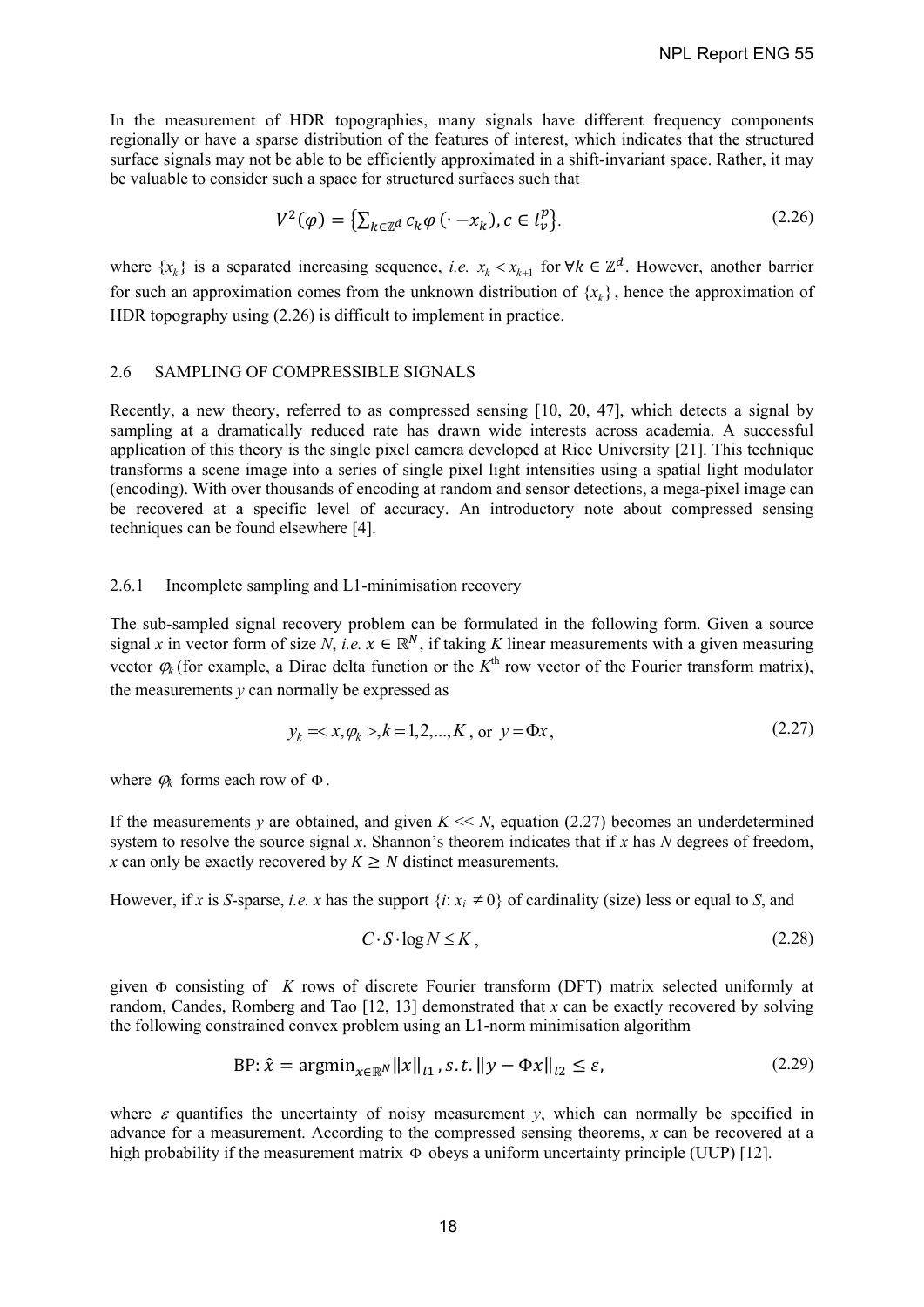The optimisation problem in equation (2.29) is also regarded as the Basis Pursuit, in which (2.29) can be formulated into a linear programming problem. Some classical solutions for linear programming can be referred to elsewhere [9, 14]. Due to the computational complexities of linear programming, equivalent non-constrained problems such as the Basis Pursuit Denoising have been developed, which introduces the Lagrangian multiplier  $\lambda$ :

$$
BPDN: \hat{x} = \operatorname{argmin}_{x \in \mathbb{R}^N} \lambda \|x\|_{l1} + \frac{1}{2} \|y - \Phi x\|_{l2}^2,
$$
 (2.30)

where  $\lambda$  controls the recovery accuracy.

Some well-developed algorithms with higher convergence rates and less computational complexities have recently been developed for the solutions of the two problems in (2.29) and (2.30). Typical examples include Newton's stepping method [11], gradient projection [27], iterative shrinkage thresholding algorithms [19], Nesterov's method [6] and NESTA [7]. Links to more algorithms can be referred elsewhere [69]. Determination of the selection of appropriate algorithms for HDR measurement problems needs to be investigated.

#### 2.6.2 Sparsifying transform and the design of measurement matrix

In practice, the source signal x is normally non-sparse. However, real world signals are naturally compressible in an appropriate  $\Psi$  -transform domain, *i.e.* they are normally sparse after a Fourier transform, cosine transform, wavelet transform, inner products with spline basis, or other transforms that involves the inner product with a sparsifying matrix. Here  $\Psi$  is a sparsifying transform which maps  $f$  to sparse coefficients  $x$ . Therefore, there are the sparse  $\Psi$  -domain coefficients  $x$  for a source signal *f*, *i.e.*  $x = \Psi f$ . If the transform matrix  $\Psi$  is orthonormal,  $f = \Psi^T x$ .

Given a  $K \times N$  measurement matrix  $\Phi$  and a sparsifying transform  $\Psi$  for the source signal *f*, an underdetermined system, the same as equation (2.27) can be constructed

$$
y = \Phi f = Ux \text{ with } U = \Phi \Psi^T. \tag{2.31}
$$

Section 2.6.1 introduced the uniform uncertainty property (UUP) for the synthetic measurement matrix *U* to guarantee an exact recovery. The question arises: how to design such a matrix with UUP? In most of cases, an appropriate design of the measurement matrix  $\Phi$  is the central concern because  $\Phi$  is directly involved in practical measurements. It is fortunate that there are the following simple example measurement matrices [10, 13] with which exact recovery can be achieved with high probabilities:

- 1. Gaussian measurements random matrices with the entries complying with an independent identical Gaussian distribution.
- 2. Binary measurements. The entries of the  $K \times N$  synthetic measurement matrix *U* are independently sampled from a Bernoulli distribution with  $p = 1/2$ .
- 3. Fourier measurements. *U* is obtained by selecting *K* rows uniformly at random from the  $N \times N$ Fourier transform matrix.
- 4. Incoherent measurements. A typical example is obtained by selecting *K* rows uniformly at random from an  $N \times N$  orthonormal matrix  $\Psi^T$  and renormalizing the columns. Let  $\mu = \sqrt{N} \max_{i,j} |\langle \varphi_i, \psi_j \rangle|$  which is referred to as the mutual coherence between  $\Phi$  and  $\Psi^T$ . The

less coherence, the smaller amount of measurements needed.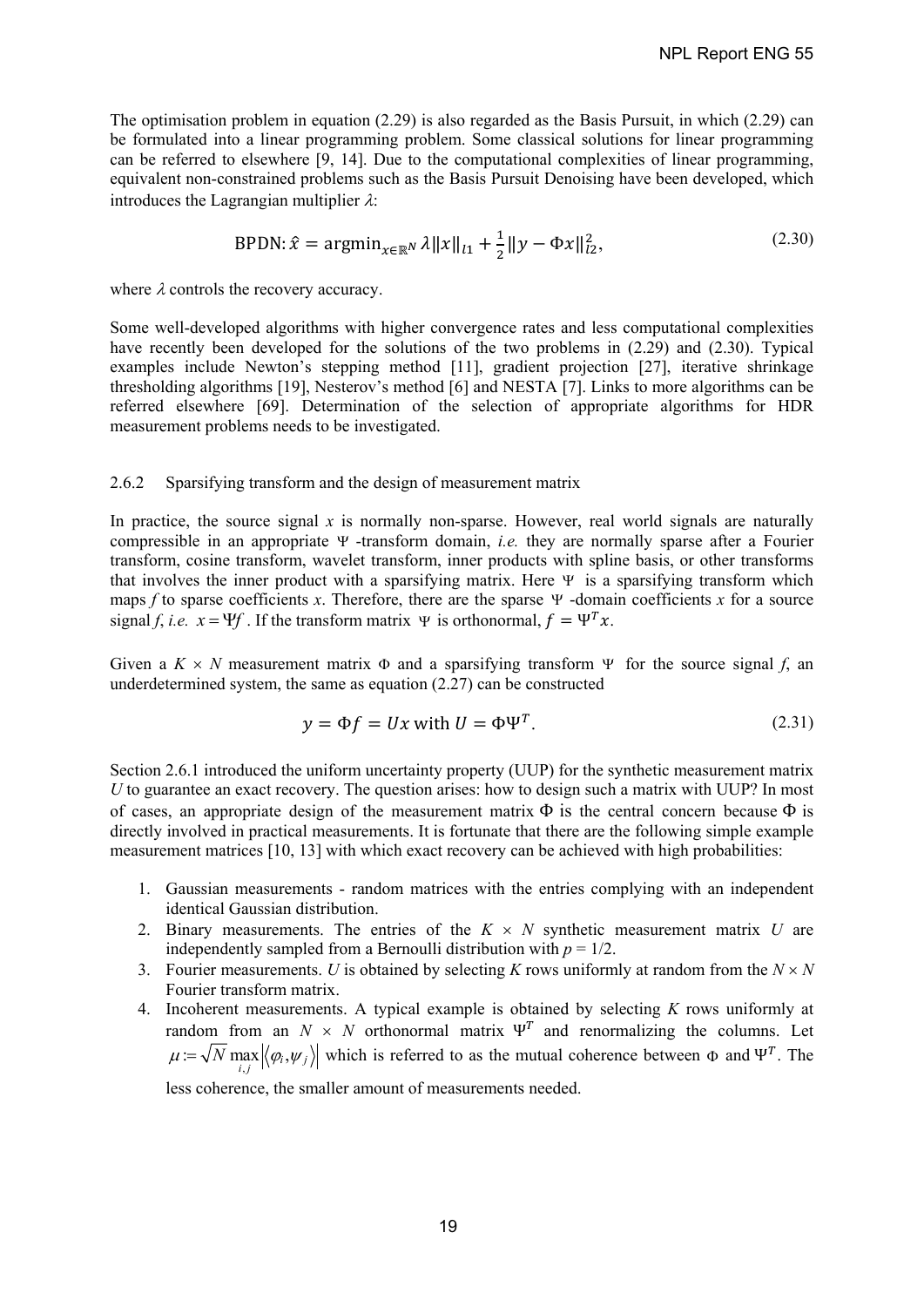Method 4 above, *i.e.* incoherent measurement, is applicable in many applications. The following simple example demonstrates the feasibility of the compressed sensing theorem with an incoherent measurement.

Assume a source signal  $f \in R^N$  with the dimension  $N = 256$  has *S*-sparse DCT (discrete cosine transform) random coefficients *x* where  $S = 8$  (see the blue stemmed presentations in Figure 2-10a and b). Taking  $K = 40$  random measurements (shown in red in Figure 2-10b), a Newton stepping inner point algorithm [11] is applied to iteratively recover *x*; the results in Figure 2-10c and d show that a high accuracy recovery can be achieved. This example clearly shows that with a sampling rate far smaller than the Nyquist rate, the source signal can still be recovered at a high level of fidelity.



**Figure 2-10. An exact sparse signal recovery with incomplete measurements. (a) shows the sparse DCT coefficients for the source signal. (b) presents the source signal (blue) and a set of 40 randomly selected samples (red). By applying the primal-dual inner point recovery reconstruction algorithm [11], (c) presents the first iteration result (blue) and the final recovery result (red). (d) shows the recovered source signal after an inverse DCT from (c).** 

More examples can be referred to in imaging processing [21, 70], where magnetic resonance imaging techniques have a number of applications. A simulation of the compressed sensing techniques in surface metrology was presented elsewhere [35]. Design of topography measurement instruments is different from the design of imaging devices. Regarding the instrumentation of the CS techniques in surface metrology, the following issues need in-depth research.

1. How to design optimal sampling schemes with low-rate incoherent measurements? For example, in which domain, such as the Euclidean space domain or Fourier domain, should the samples be collected? In which domain, or from which transform, should the source signal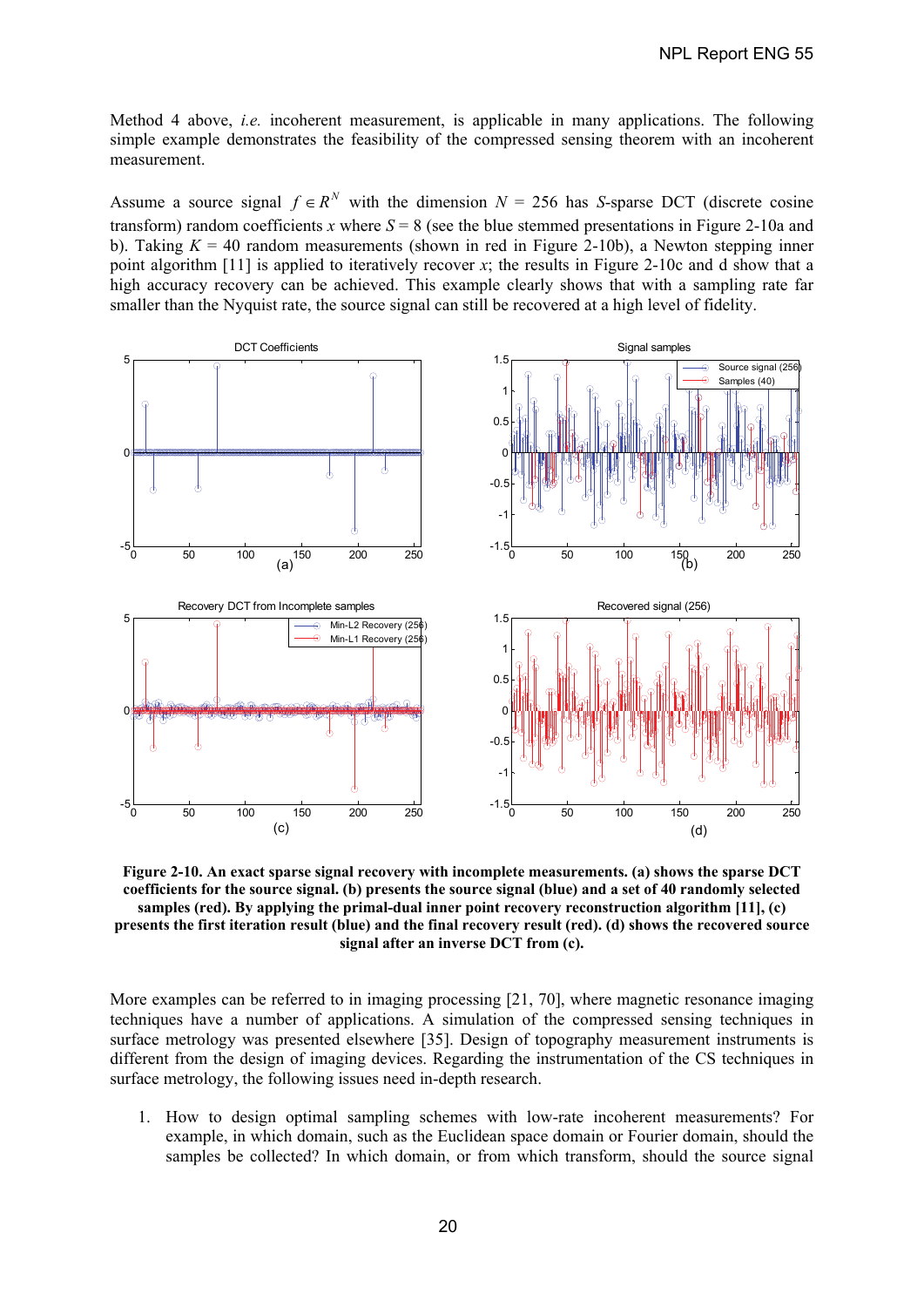have a sparse representation? Which inner product functions, such as a randomly centred impulse function or independent identically distribution Gaussian functions, should be used for collecting the samples? Are there advanced sampling methods that can increase the convergence rate in post iterative reconstruction?

2. How to design CS topography measuring instruments? For example, most current instruments acquire Euclidean space domain samples through a uniform sampling, which is obtained by the inner products with an impulse function. Since CS requires normally a random sampling to accelerate the sensing speed, how can the mechanics of the instrument be re-designed?

Overall, CS has shown its potential for extremely low rate sampling. Since the recovery accuracy is highly correlated with the number of samples, it can be postulated that high speed measurements can be achieved using the CS techniques if a small reconstruction error is acceptable. The lower sampling rate (lower than the Nyquist rate) characteristic of CS techniques is very useful in the detection of defects or other sparse features, in which cases accurate measurement is not strictly necessary.

#### 2.7 SCANNING TECHNIQUES

Parallel sensing instruments with multiple sensors, for example a CCD array [42] or AFM tip array [53], do not require a dedicated design of the scan trajectories. For other single point-based instruments, for example stylus instruments and other scanning probe microscopes, sampling needs to be realised in a time sequence using appropriate scanning methods. A good scanning trajectory design can enhance the measuring speed and retain the sampling accuracy. A poor trajectory design has its measuring speed limited by the resonance frequency of the device.

The conventional "zig-zag" raster scan in a 2D plane normally requires a triangle waveform input for the fast axis (*x*-direction), and a slow staircase or ramp wave input for the slow axis (*y*-direction). Because the triangle wave has harmonics at odd positions on the full frequency domain, which attenuates at the rate of  $1/n^2$ , mechanical resonance can easily be excited when scanning in high speed. Hence, the current raster scan rate is limited to 10 to 100 times lower than the resonance frequency [18].

To achieve a faster scan rate, for example video rates over sixty frames per second, the working bandwidth of the motion system needs to be improved by introducing high-bandwidth feedback controllers [61]. Alternatively, the scan trajectory can be designed to minimise the frequency support of the driving signals, hence resonance of the scanner can be avoided. Table 2-3 shows recent developments of the design of scanning trajectories.

Among these methods, the Lissajous pattern scan has been highly recommended due to its single frequency input, *i.e.* the driven signals of *x*- and *y*-motion have very narrow frequency support.

Since advanced scanning methods, such as the Lissajous scan, Cycloid scan and spiral scan, do not exactly fit to a regular grid, a mapping from the non-grid scanning trajectories to regular grids is necessary. One of the most popular methods is the nearest point substitute based on Delaunay triangulation [72]. Stable and high-accuracy mapping algorithms also need investigation, for example Kriging [34].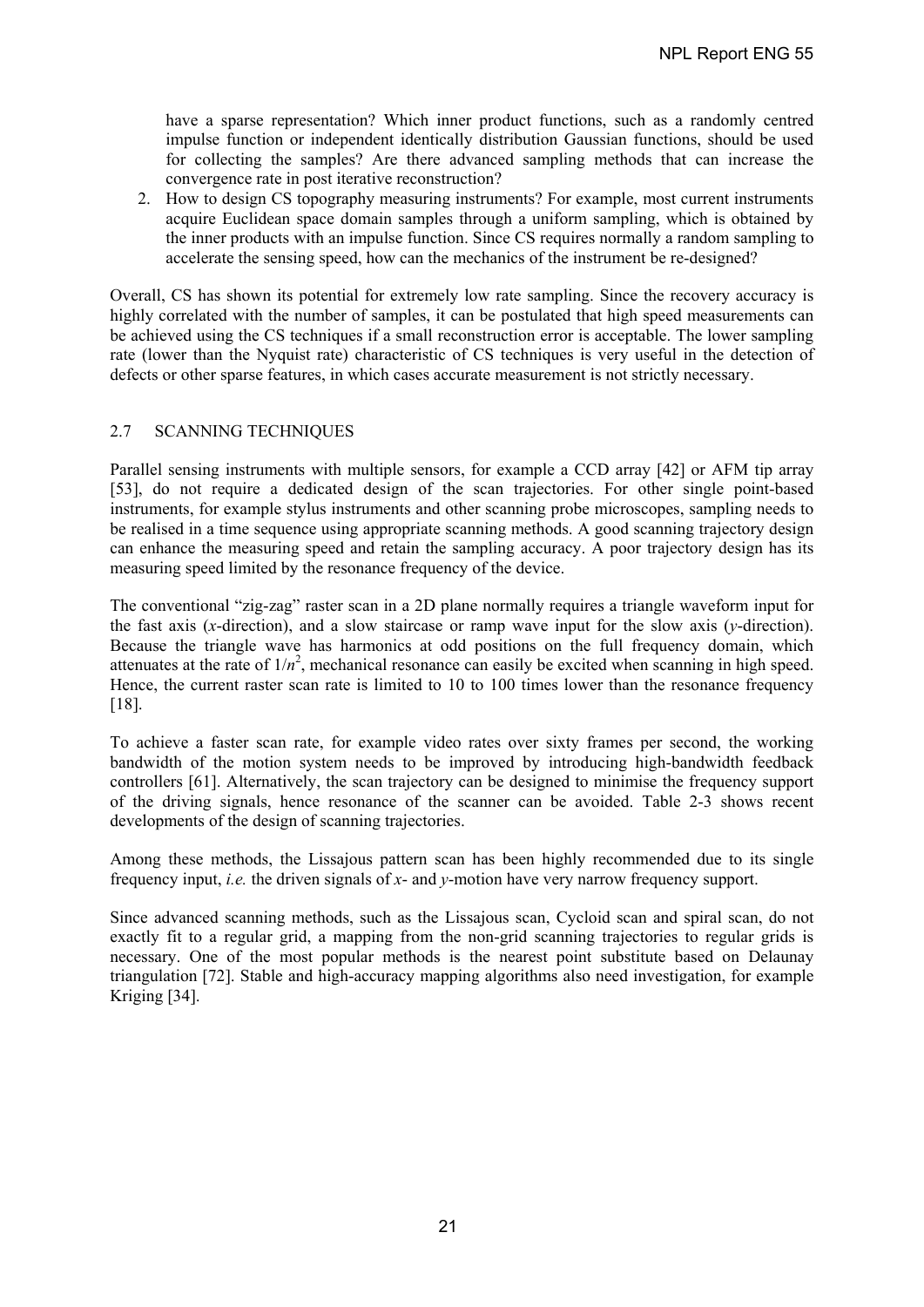| Scan<br>patterns                            | Applications                                                                             | Advantages                                                                                                                                                                                                                                                                   | Disadvantages                                                                                                                                                                                                                              |
|---------------------------------------------|------------------------------------------------------------------------------------------|------------------------------------------------------------------------------------------------------------------------------------------------------------------------------------------------------------------------------------------------------------------------------|--------------------------------------------------------------------------------------------------------------------------------------------------------------------------------------------------------------------------------------------|
| Lissajous<br>patterns                       | MRI, AFM [26,<br>$39,61$ ]                                                               | Extremely narrow frequency<br>$\bullet$<br>spectrum without exciting<br>the resonance.<br>Low sensitivity to the<br>$\bullet$<br>measurement noise (generic<br>and $1/f$ noise) for the<br>feedback loop control.<br>Multi-resolution enabling<br>$\bullet$<br>fast preview. | Requires higher vertical<br>$\bullet$<br>dynamic positioning accuracy<br>for fast measurements.                                                                                                                                            |
| Random<br>scan                              | NA [39]                                                                                  | Best immunization against<br>$\bullet$<br>noise impact.                                                                                                                                                                                                                      | Difficult to implement due to<br>$\bullet$<br>mechanical limit.                                                                                                                                                                            |
| Raster<br>scan                              | Most of<br>conventional and<br>current<br>applications in<br>astronomy and<br>microscopy | Easily mapping to uniform<br>$\bullet$<br>sampling.<br>Even coverage for the field<br>of view.                                                                                                                                                                               | Require acceleration at the<br>$\bullet$<br>turnarounds so only has<br>stable positioning accuracy<br>for the central area.<br>Strong directional sensitivity.<br>$\bullet$                                                                |
| <b>Billiard</b><br>ball<br>bouncing<br>scan |                                                                                          | Even coverage for the field<br>$\bullet$<br>of view.<br>Immunization against<br>directional noise and $1/f$<br>noise.                                                                                                                                                        | Sharp turnarounds at the edge<br>$\bullet$<br>demanding stringent<br>mechanical design.                                                                                                                                                    |
| Spiral<br>scan                              | AFM [48, 49]                                                                             | Narrow frequency driving<br>$\bullet$<br>signal input has smooth<br>dynamics without exciting<br>the mechanical resonance.                                                                                                                                                   | The constant linear velocity<br>$\bullet$<br>(CLV) mode results in a<br>small circular artefact at the<br>spiral centre.<br>The constant angular velocity<br>(CAV) mode demands for<br>higher vertical dynamic range<br>for the edge area. |
| Cycloid<br>scan                             | AFM[72]                                                                                  | Single frequency input<br>$\bullet$<br>without exciting the<br>resonance.                                                                                                                                                                                                    | Require larger area scan that<br>$\bullet$<br>is usually unwanted.                                                                                                                                                                         |
| Sinusoidal<br>scan                          | <b>SNOM</b> [33]                                                                         | Modification of raster scan<br>$\bullet$<br>fast axis triangle wave<br>signal into sinusoidal wave<br>to narrow the frequency<br>support, hence resonance<br>can be avoided.                                                                                                 | The non-smooth motion<br>$\bullet$<br>along the slow axis can be a<br>drawback.                                                                                                                                                            |

|  |  | Table 2-3. Advanced scanning strategies. |
|--|--|------------------------------------------|
|  |  |                                          |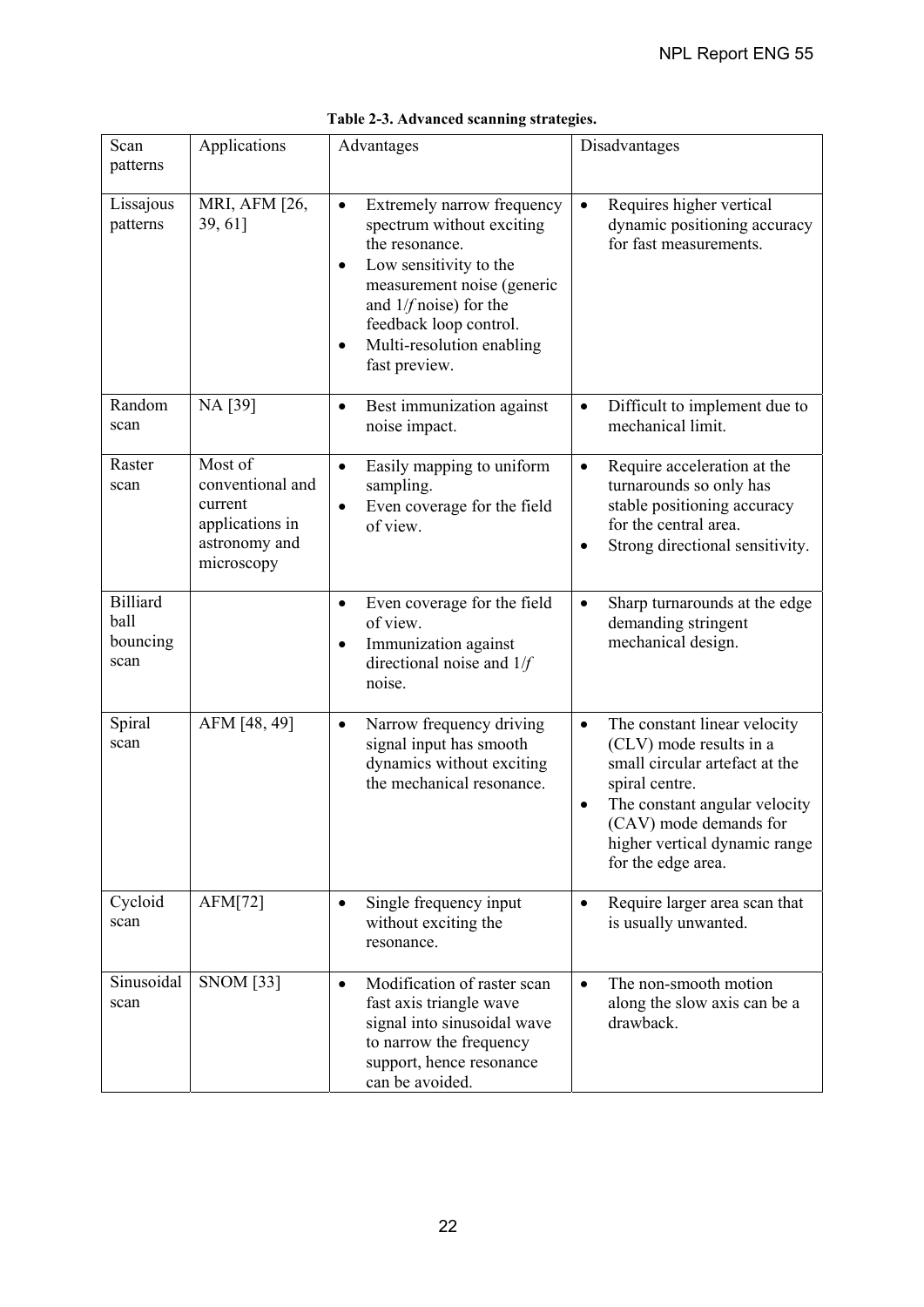## **3 CONCLUSIONS**

Statistically optimised sampling methods and approximation optimised sampling methods have been applied in coordinate metrology in recent years. Little development has been made for the measurement of HDR topographies, which require high speed measurements and large data manipulations.

The theorems of sampling for shift-invariant space signals are known not to be suitable for fast measurements because they require equivalent numbers of sample points to uniform sampling, though a small perturbation of the sampling positions is allowable.

Compressed sensing is a promising solution for the measurement of compressible signals, which includes many HDR topographies. However, the sparsifying transforms for different surface topographies need to be investigated and developed. Appropriate reconstruction algorithms will also be required. In addition to the mathematical issues, instrument designers need to conceive novel sensing methods for HDR topography measurement, for example sensing in the Fourier or other domains. Further questions regarding CS are: can adaptive sampling increase the reconstruction convergence rate? How can a random (Gaussian) sampling be quickly realised in the current instrument infrastructure?

The following future work is suggested:

- 1. Lissajous scan (or other advanced scan methods) integrated with intelligent sampling and/or stable reconstruction algorithms is a feasible direction for the development of fast measurement instruments under the current stylus instrument or scanning probe infrastructures.
- 2. Compressed sensing is a promising subject of research for HDR applications, but both theory and experimental work is required.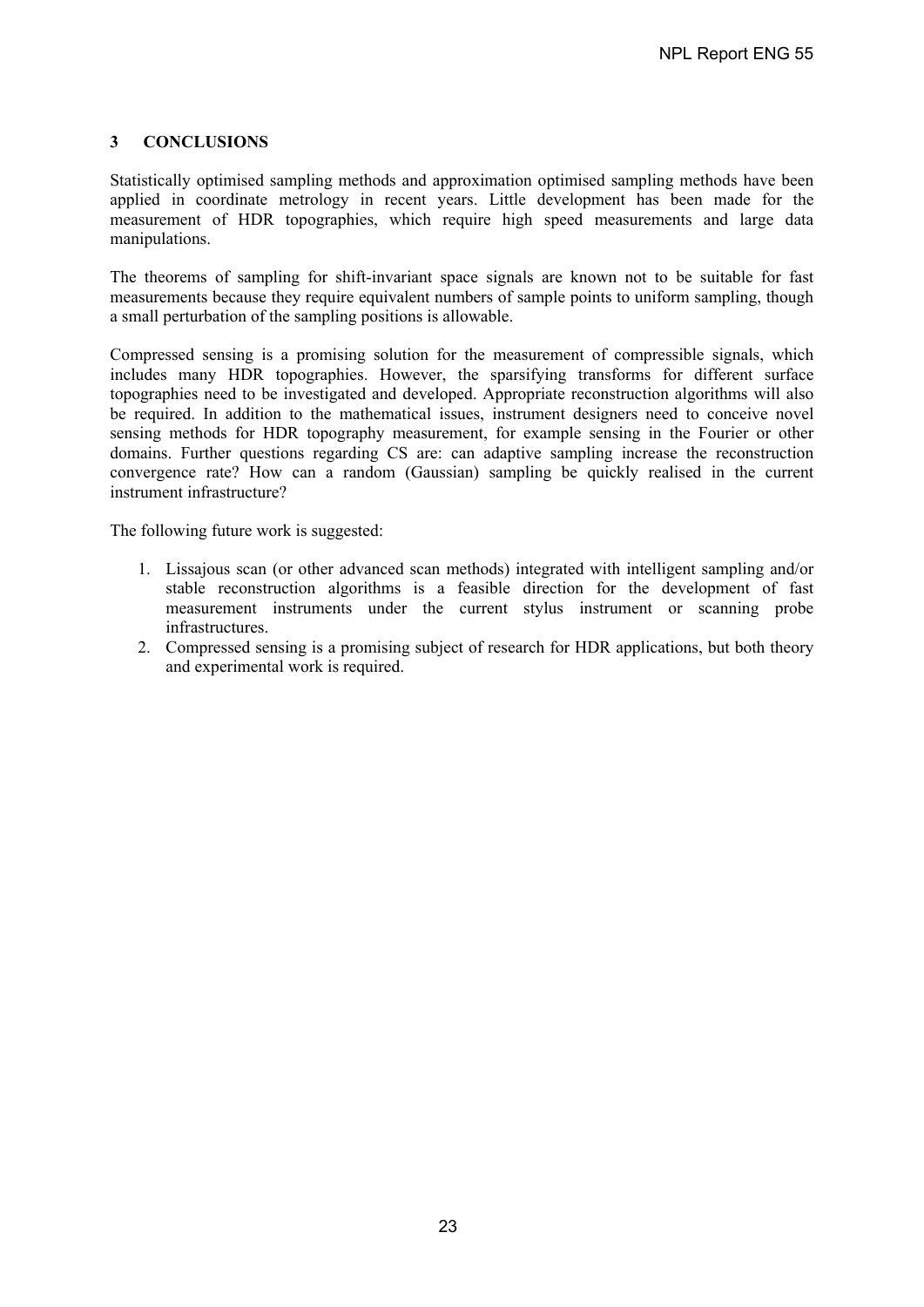# **ACKNOWLEDGEMENT**

This work was funded by the UK National Measurement System Engineering  $\&$  Flow Metrology Programme, the FP7 project NANOMend, European Research Council (ERC-ADG-228117) and the UK's Engineering and Physical Sciences Research Council (EP/I033424/1).

# **REFERENCES**

- [1] Aldroubi A, Cabrelli C, Heil C, Kornelson K and Molter U 2010 Invariance of a shiftinvariant space *J. Fourier Anal. Appl.* **16** 60-75
- [2] Aldroubi A and Feichtinger H 1998 Exact iterative reconstruction algorithm for multivariate irregularly sampled functions in spline-like spaces: The *L<sup>p</sup>* -theory *Proc. Amer. Math. Soc.* **126** 2677-86
- [3] Aldroubi A and Gröchenig K 2001 Nonuniform sampling and reconstruction in shift-invariant spaces *SIAM Rev.* **43** 585-620
- [4] Baraniuk R G 2007 Compressive sensing [lecture notes] *IEEE Signal Process. Mag.* **24** 118- 21
- [5] Barari A, ElMaraghy H A and Knopf G K 2007 Search-guided sampling to reduce uncertainty of minimum deviation zone estimation *J. Comput. Inf. Sci. Eng.* **7** 360-71
- [6] Beck A and Teboulle M 2009 A fast iterative shrinkage-thresholding algorithm with application to wavelet-based image deblurring *Proc. IEEE ICASSP* p 693-6
- [7] Becker S, Bobin J and Candès E 2011 NESTA: A fast and accurate first-order method for sparse recovery *SIAM J. Imaging Sci.* **4** 1-39
- [8] Benedetto J and Ferreira P J S G 2001 *Modern sampling theory: mathematics and applications* (Birkhäuser)
- [9] Boyd S and Vandenberghe L 2004 *Convex optimization* (Cambridge University Press)
- [10] Candès E J 2006 Compressive sampling (Madrid, Spain) p 1433-52
- [11] Candès E J and Romberg J 2005 L1-magic: recovery of sparse signals via convex programming. http:www.acm.caltech.edu/l1magic/
- [12] Candes E J, Romberg J and Tao T 2006 Robust uncertainty principles: exact signal reconstruction from highly incomplete frequency information *IEEE T. Inform. Theory* **52** 489- 509
- [13] Candès E J, Romberg J K and Tao T 2006 Stable signal recovery from incomplete and inaccurate measurements *Commun. Pur. Appl. Math.* **59** 1207-23
- [14] Chen S, Donoho D and Saunders M 1998 Atomic decomposition by basis pursuit *SIAM J. Sci. Comput.* **20** 33-61
- [15] Cho M W and Kim K 1995 New inspection planning strategy for sculptured surfaces using coordinate measuring machine *Int. J. of Prod. Res.* **33** 427-44
- [16] Claudiu L G and Richard K L 2013 Calibration of the scales of areal surface topography measuring instruments: part 3. Resolution *Meas. Sci. Technol.* **24** 105010
- [17] Cox M G 1972 The numerical evaluation of b-splines *IMA J. Appl. Math.* **10** 134-49
- [18] Croft D, Shedd G and Devasia S 2000 Creep, hysteresis, and vibration compensation for piezoactuators: atomic force microscopy application *Proc. Am. Control Conf.* p 2123-8
- [19] Daubechies I, Defrise M and De Mol C 2004 An iterative thresholding algorithm for linear inverse problems with a sparsity constraint *Commun. Pur. Appl. Math.* **57** 1413-57
- [20] Donoho D L 2006 Compressed sensing *IEEE T. Inform. Theory* **52** 1289-306
- [21] Duarte M F, Davenport M A, Takhar D, Laska J N, Ting S, Kelly K F and Baraniuk R G 2008 Single-pixel imaging via compressive sampling *IEEE Signal Process. Mag.* **25** 83-91
- [22] Duffin R J and Schaeffer A C 1952 A class of nonharmonic Fourier series *T. Am. Math. Soc.* **72** 341-66
- [23] Edgeworth R and Wilhelm R G 1999 Adaptive sampling for coordinate metrology *Precis. Eng.* **23** 144-54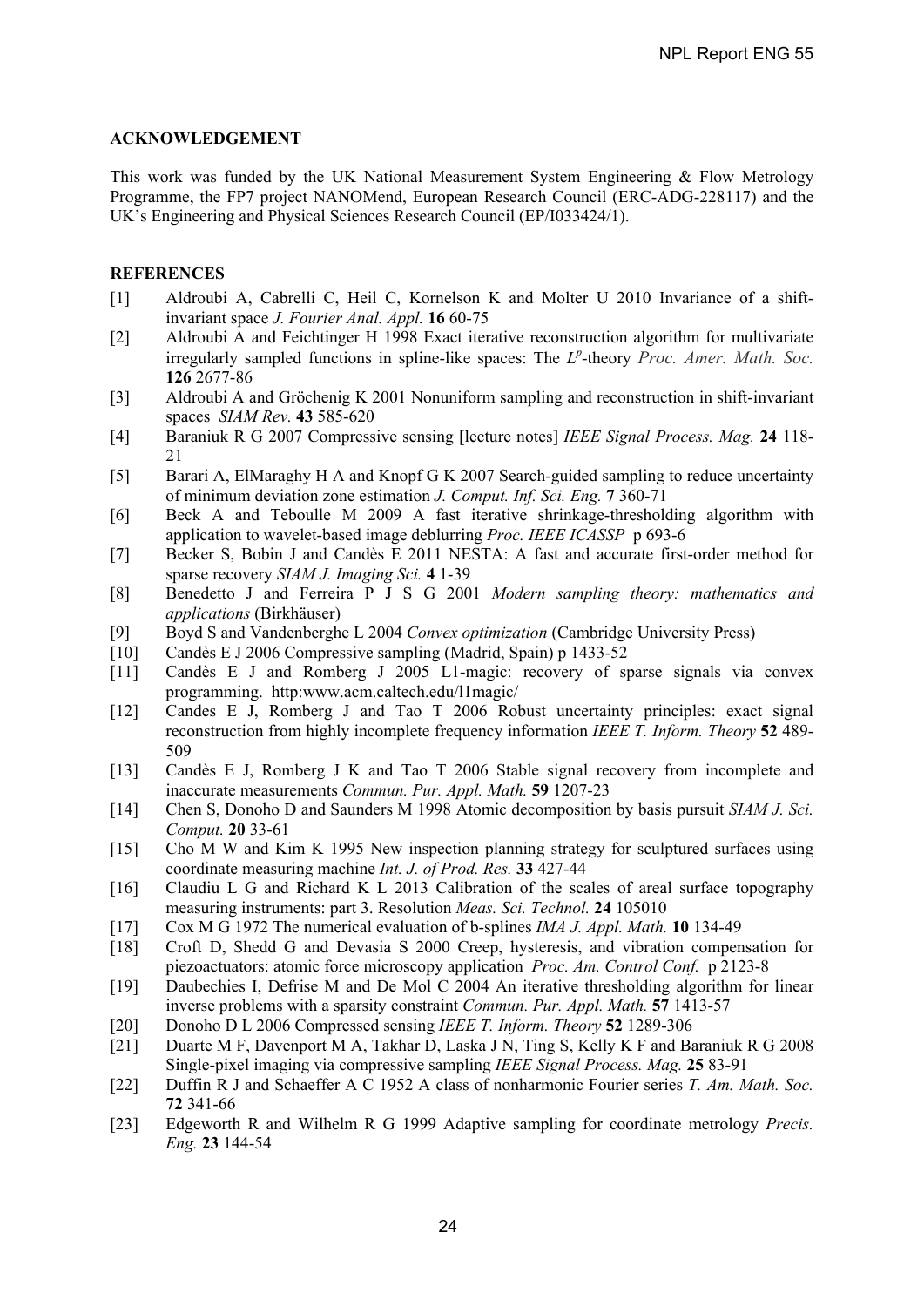- [24] Elkott D F, Elmaraghy H A and Elmaraghy W H 2002 Automatic sampling for CMM inspection planning of free-form surfaces *Int. J. Prod. Res.* **40** 2653 - 76
- [25] Elkott D F and Veldhuis S C 2005 Isoparametric line sampling for the inspection planning of sculptured surfaces *Comput. Aided Design* **37** 189-200
- [26] Feng H, Hong G, Silbersweig D, Stern E and Yihong Y 2003 Single-shot MR imaging using trapezoidal-gradient-based Lissajous trajectories *IEEE T. Med. Imaging* **22** 925-32
- [27] Figueiredo M A T, Nowak R D and Wright S J 2007 Gradient projection for sparse reconstruction: application to compressed sensing and other inverse problems *IEEE J. Sel Top. Sign. Proces.* **1** 586-97
- [28] Golub G H and Loan C F V 1996 *Matrix computations* (Johns Hopkins University Press)
- [29] Grochenig K and Schwab H 2003 Fast local reconstruction methods for nonuniform sampling in shift-invariant spaces *SIAM J. Matrix. Anal. A.* **24** 899-913
- [30] Halton J H 1960 On the efficiency of certain quasi-random sequences of points in evaluating multi-dimensional integrals *Numer. Math.* **2** 84-90
- [31] Hammersley J M 1960 Monte Carlo methods for solving multivariable problems *Ann. NY Acad. Sci.* **86** 844-74
- [32] Hu J, Li Y, Wang Y and Cai J 2004 Adaptive sampling method for laser measuring free-form surface *Int. J. Adv. Manuf. Tech.* **24** 886-90
- [33] Humphris A D L, Hobbs J K and Miles M J 2003 Ultrahigh-speed scanning near-field optical microscopy capable of over 100 frames per second *Appl. Phys. Lett.* **83** 6-8
- [34] Indek R, Tatjana K and Jörg S 2013 Application of ordinary kriging for interpolation of micro-structured technical surfaces *Meas. Sci. Technol.* **24** 095201
- [35] Jianwei M 2010 Compressed Sensing for Surface Characterization and Metrology *IEEE T. Instrum. Meas.* **59** 1600-15
- [36] Killmaier, T, Ramesh B and A 2003 Genetic approach for automatic detection of form deviations of geometrical features for effective measurement strategy *Precis. Eng.* **27** 370-81
- [37] Kim W-S and Raman S 2000 On the selection of flatness measurement points in coordinate measuring machine inspection *Int. J. Mach. Tool. Manu.* **40** 427-43
- [38] Kocis L and Whiten W J 1997 Computational investigations of low-discrepancy sequences *ACM T. Math. Software* **23** 266-94
- [39] Kovacs A 2008 Scanning strategies for imaging arrays *Proc. SPIE* **7020**
- [40] Ladislav K and William J W 1997 Computational investigations of low-discrepancy sequences *ACM T. Math. Software* **23** 266-94
- [41] Leach R 2001 Measurement Good Practice Guide No. 37 The measurement of surface texture using stylus instruments(*Technical report, National Physical Laboratory,* UK)
- [42] Leach R 2011 *Optical measurement of surface topography* (Springer)
- Leach R K, Jones C W, Sherlock B and Krysinski A 2013 The high dynamic range surface metrology challenge *28th ASPE Annual Meeting* p 149-52
- [44] Lee G, Mou J and Shen Y 1997 Sampling strategy design for dimensional measurement of geometric features using coordinate measuring machine *Int. J. Mach. Tool. Manu.* **37** 917-34
- [45] Li S Z 1995 Adaptive sampling and mesh generation *Comput. Aided Design* **27** 235-40
- [46] Liu Y M and Walter G G 1995 Irregular sampling in wavelet subspaces *J. of Fourier Anal. Appl.* **2** 181-9
- [47] Lustig M, Donoho D L, Santos J M and Pauly J M 2008 Compressed sensing MRI *IEEE Signal Process. Mag.* **25** 72-82
- [48] Mahmood I A and Moheimani S O R 2009 Fast spiral-scan atomic force microscopy *Nanotechnology* **20** 365503
- [49] Mahmood I A, Moheimani S O R and Bhikkaji B 2011 A new scanning method for fast atomic force microscopy *IEEE T. Nanotechnol.* **10** 203-16
- [50] Parker J A, Kenyon R V and Troxel D E 1983 Comparison of interpolating methods for image resampling *IEEE T. Med. Imaging* **2** 31-9
- [51] Petkovski M, Bogdanova S and Bogdanov M 2006 A simple adaptive sampling Algorithm *Proc. 14th Telecommunications forum p 329-32*